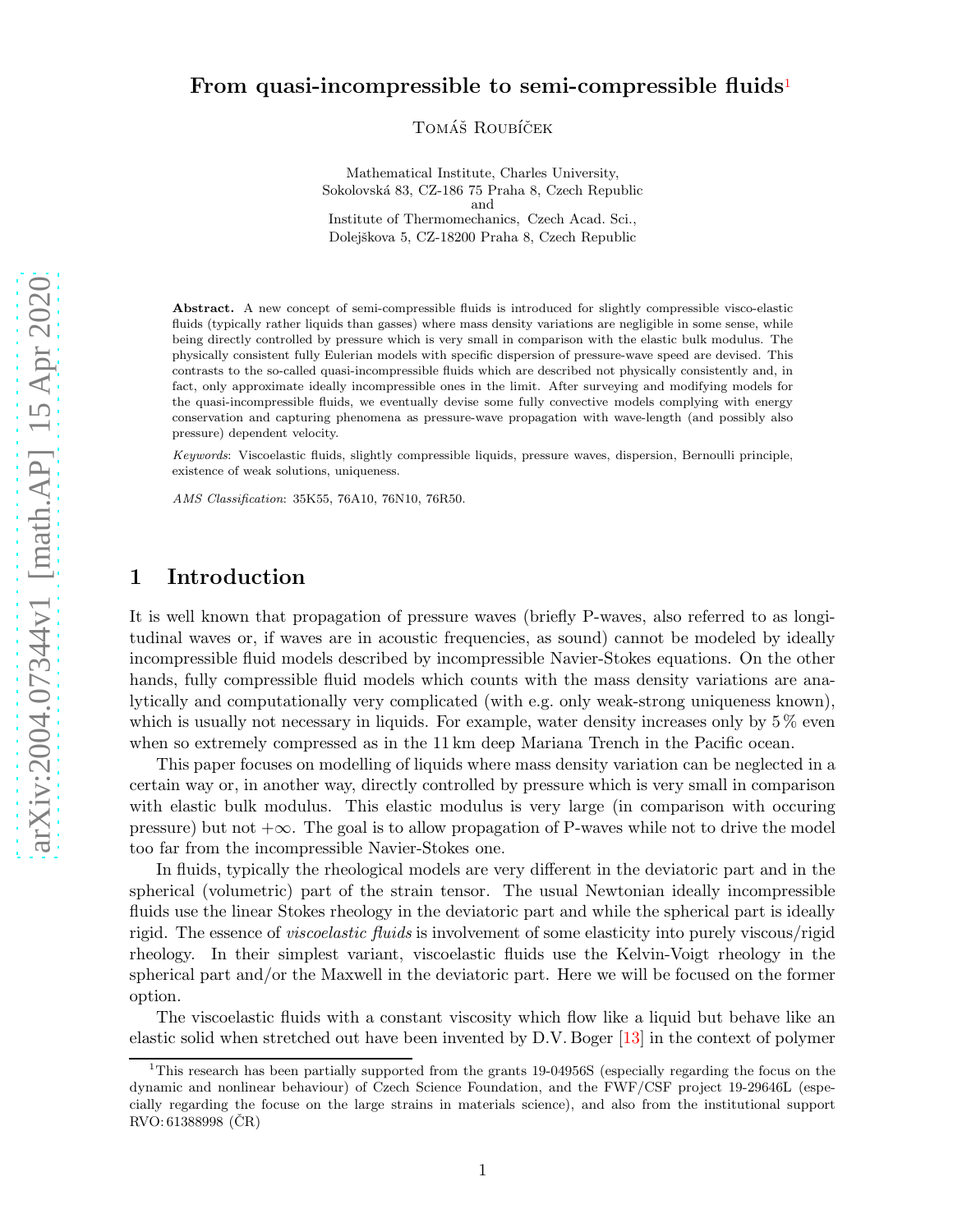solutions, cf. [\[36\]](#page-21-0) for a historical survey. This primarily concerns the shear part but we will use this idea for the spherical (volumetric) part where it is even more natural in most of fluids. The spherical elasticity response (i.e. compressibility) is characterized by the bulk elastic modulus K, while the shear modulus is zero in fluids so that shear waves cannot propagate (in contrast to solids). Together with the mass density  $\rho$ , this modulus determines the speed of the P-waves as  $\sqrt{K/\varrho}$ . E.g. water has approximately (cf. Remarks [2](#page-9-0) and [8](#page-18-0) below)  $K = 2.15$  GPa and is thus much more compressible comparing e.g. with steel which has  $K \sim 100 - 200$  GPa.

One of a prominent application is in geophysics when modelling propagation of seismic P-waves through fluidic parts of the Earth, i.e. outer core (composed with molten iron and nickel) and oceans (composed from water with solution of salts). In mathematical literature, viscoelastic fluids with elasticity in the spherical part (called quasi-incompressible or sometimes also quasi-compressible) are often considered only as a regularization (or a numerical "pressure stabilization") of incompressible fluids, cf. e.g.  $[25, 26, 46]$  $[25, 26, 46]$  $[25, 26, 46]$  $[25, 26, 46]$  or, even with twisted energetics (due to omitting Temam's force  $\frac{\rho}{2}$ (div v) v in [\(4\)](#page-2-0) below) also e.g. in [\[22,](#page-20-3) [23\]](#page-20-4) or [\[49,](#page-21-2) Sec. 4.2], referring (although not explicitly) to the ignored mass-density variation or partly ignored convection, cf. the discussion in Sect. [5](#page-13-0) below. Sometimes, quasi-incompressibility may refer to mixtures and then it means that density is a function of concentration only, cf. e.g. [\[29,](#page-20-5) [39\]](#page-21-3).

The goal of this article is to modify the quasi-incompressible models devised as only approximate models for the ideally incompressible one towards physically sensible models. We also focus on identifying dispersive character of the specific models, which seems rather ignored in literature. The dispersion of velocities of P-waves is mainly manifested in solids but it is reported in fluids too, e.g. in the Earth's core [\[24,](#page-20-6) [35\]](#page-21-4).

In particular, the devised models to which we will focus will exhibit some of (or all) the following attributes:

- (a) propagation and dispersion of P-waves are controlled in a certain way,
- (b) the energy balance is preserved at least formally, but in some models even rigorously,
- (c) the pressure is well defined in a reasonable sense also on the boundary,
- (d) the equations are consistently written in Eulerian coordinates (i.e. the model is fully convective),
- (e) in some models, uniqueness of weak solutions holds even in the physically relevant 3 dimensional cases.

We begin with presentation of a rather simple model satisfying (a)-(b) in Sect. [2.](#page-1-0) In Sect. [3](#page-4-0) and [4,](#page-10-0) we will improve it to satisfy also (c) by including some gradient terms with a conservative or a dissipative character, respectively. Eventually, in Sect. [5,](#page-13-0) we arrive to fully convective models which satisfy  $(a)$ – $(d)$  and, in the case of a multipolar variant, also  $(e)$ . We will call such new fluidic models satisfying  $(a)$ – $(d)$  as semi-compressible fluids.

### <span id="page-1-0"></span>2 Simple quasi-incompressible models

The ultimate departure point is the fully compressible Navier-Stokes system which can be rigorously derived from Boltzmann kinetic theory. In term of the velocity field  $v$  and the density  $\rho$ , this system is

<span id="page-1-4"></span>
$$
\dot{\rho} + v \cdot \nabla \rho + \rho \operatorname{div} v = 0, \tag{1a}
$$

<span id="page-1-3"></span><span id="page-1-1"></span>
$$
\rho + v \cdot \nabla \rho + \rho \operatorname{div} v = 0,
$$
\n
$$
\rho \dot{v} + \rho (v \cdot \nabla) v - \operatorname{div} \sigma = \rho g
$$
\n(1b)

<span id="page-1-2"></span>with the stress 
$$
\sigma = \mathbb{D}e(v) - \pi(\rho)\mathbb{I},
$$
 (1c)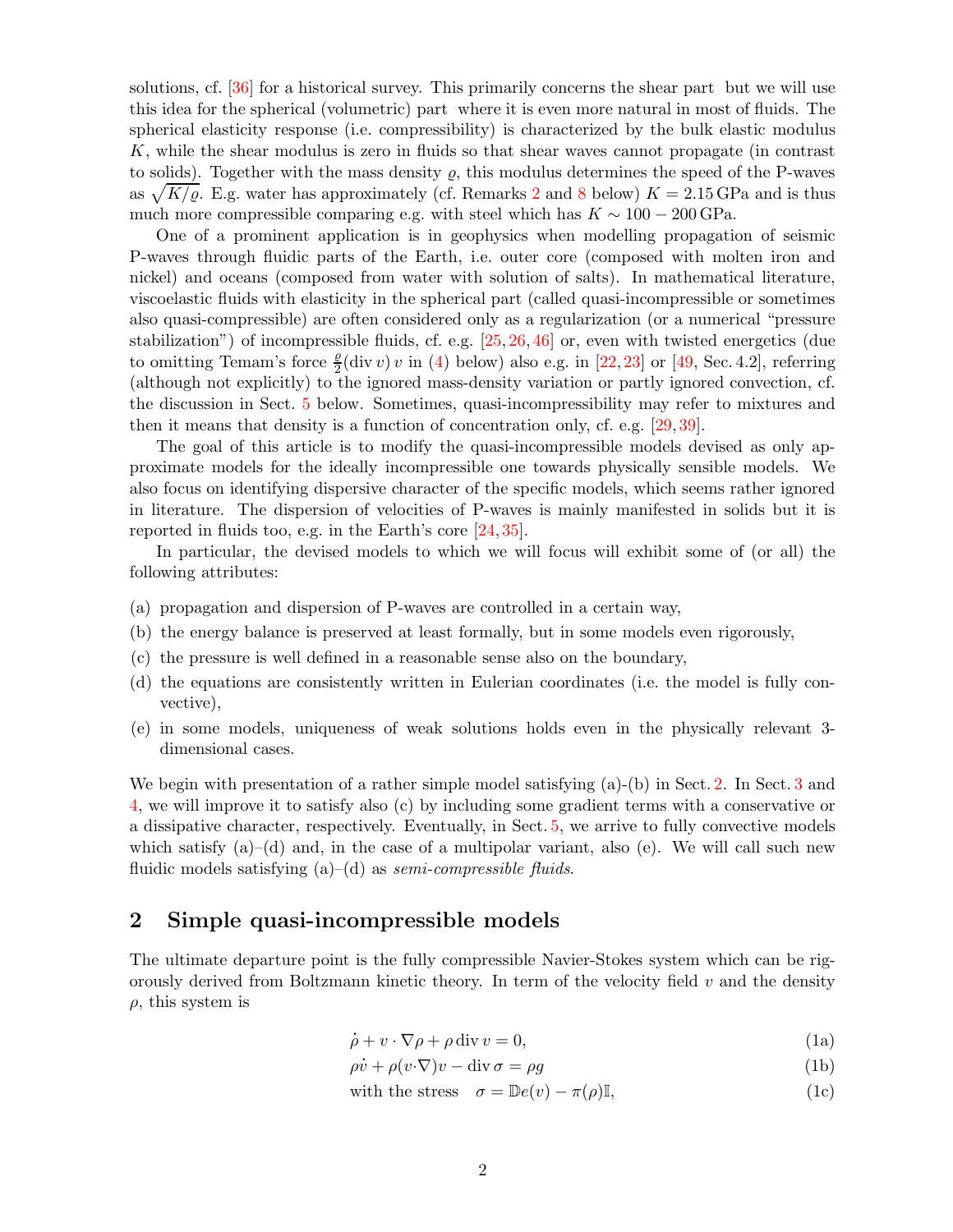where

$$
\mathbb{D}e(v) = K_{\mathbf{v}} \operatorname{sph} e(v) + G_{\mathbf{v}} \operatorname{dev} e(v) \tag{2}
$$

with  $K_V > 0$  and  $G_V > 0$  a bulk and a shear viscosity coefficients and with the small-strain rate  $e = e(v) := \frac{1}{2} \nabla v^{\top} + \frac{1}{2} \nabla v$  and with sph  $e = (\text{tr } e) \mathbb{I}/d$  and  $\text{dev } e = e - (\text{tr } e) \mathbb{I}/d$  are the spherical (volumetric) and the deviatoric parts of  $e$ , respectively; here " $tr$ " denotes the trace of a matrix. We can also write  $\mathbb{D}_{ijkl} = K_{\mathcal{N}} \delta_{ij} \delta_{kl} + G_{\mathcal{N}} (\delta_{ik} \delta_{jl} + \delta_{il} \delta_{jk} - 2 \delta_{ij} \delta_{kl}/d)$  with " $\delta$ " denoting the Kronecker symbol. The pressure  $\pi$  is assumed to be a function of the density  $\rho$ .

The quasi-incompressible model is usually derived by considering a small-perturbation ansatz  $(\varrho > 0$  being a fixed constant – i.e. a homogeneous fluid):

<span id="page-2-5"></span><span id="page-2-3"></span><span id="page-2-1"></span>
$$
\rho = \varrho \left( 1 + \frac{\pi}{K} \right) \tag{3}
$$

where  $\pi$  is the pressure and K the elastic bulk modulus, both with the physical dimension Pa=J/m<sup>3</sup>. Let us remark that  $1/K$  is called compressibility. The mass conservation  $(1a)$  written Pa=J/m<sup>3</sup>. Let us remark that  $1/K$  is called compressibility. The mass conservation (1a) written<br>in the form  $\rho + \text{div}(\rho v) = 0$  then results to  $\pi/K + \text{div}((1+\frac{\pi}{K})v) = 0$  and [\(1c\)](#page-1-2) results to  $\varrho v + \varrho (v \cdot \nabla) v - \text{div} \sigma / (1 + \frac{\pi}{K}) = \varrho g$  while [\(1c\)](#page-1-2) gives  $\sigma = \mathbb{D}e(v) - \pi \mathbb{I}$ . Ignoring now the mass density variation, i.e. assuming  $|\pi| \ll K$  and forgetting the  $\pi/K$ -terms, we obtain  $\pi + K$  div  $v = 0$  and, assuming  $|\pi| \ll K$  and forgetting the  $\pi/K$ -terms, we obtain  $\pi + K$  div  $v = 0$  and, from [\(1b\)](#page-1-3),  $\varrho \dot{v} + \varrho (v \cdot \nabla) v - \text{div} \sigma = \varrho g$ . For brevity, in what follows, we will write just g instead ̺g.

This approximation of the incompressibility constraint, used already e.g. in [\[22,](#page-20-3)[23\]](#page-20-4), however twists the energy balance, which is desired to be improved by a suitable modification of the approximate system. In term of the velocity field v and the pressure  $\pi$  with  $\rho > 0$  constant, the governing system in its simple variant is considered as

<span id="page-2-0"></span>
$$
\varrho \dot{v} + \varrho (v \cdot \nabla) v - \operatorname{div} (\mathbb{D}e(v) - \pi \mathbb{I}) = g - \frac{\varrho}{2} (\operatorname{div} v) v , \qquad (4a)
$$

$$
\dot{\pi} + K \operatorname{div} v = 0. \tag{4b}
$$

Here  $\mathbb{I} \in \mathbb{R}^{d \times d}$  denotes the unit matrix. Beside, g is a given bulk force, e.g. the gravitational force, and K is the mentioned bulk modulus. The force  $-\frac{\rho}{2}$  $\frac{\rho}{2}$ (div v) v in [\(4a\)](#page-2-1) is related with the convective term  $\varrho(v\cdot \nabla)v$  in the only quasi- (but not fully) incompressible model and was invented (for  $\rho = 1$ ) by R. Temam [\[52\]](#page-21-5) (cf. also [\[53,](#page-21-6) Ch. III, Sect. 8]) and used also e.g. in [\[11,](#page-20-7) [21,](#page-20-8) [25,](#page-20-1) [26\]](#page-20-2). A physical meaning in the energy balance of this term is the variation of the kinetic energy  $\varrho$  $\frac{\rho}{2}|v|^2$  within the volume changes div v and is needed to gain the correct energetics, cf. [\(7\)](#page-3-0) below. Simultaneously, this forces vanishes in the incompressible limit. Recently, some justification by pullback/pushforward geometrical arguments has been provided in [\[54\]](#page-21-7), based on [\[48\]](#page-21-8).

We will consider the system [\(4\)](#page-2-0) on a bounded domain  $\Omega \subset \mathbb{R}^d$  evolving in time up to  $T > 0$ a finite fixed time horizon. We abbreviate  $I := [0, T]$ .

The system [\(4\)](#page-2-0) is to be completed by the boundary conditions, say a combination of the Dirichlet and the Navier conditions:

<span id="page-2-2"></span>
$$
v_{\rm n} = 0 \qquad \text{and} \qquad (\sigma \vec{n})_{\rm t} + \kappa v_{\rm t} = 0, \tag{5}
$$

where  $v_n = v \cdot \vec{n}$  is the normal velocity (as a scalar) with  $\vec{n} = \vec{n}(x)$  denoting the unit outward normal to Γ, while  $(\cdot)_t$  denotes the tangential component of a vector, i.e. e.g.  $v_t = v - v_n \vec{n}$  is the tangential velocity (a vector). Furthermore,  $\sigma$  in [\(5\)](#page-2-2) is the stress  $\mathbb{D}e(v) - \pi\mathbb{I}$  occurring [\(4a\)](#page-2-1), and with  $\kappa$  the "friction" coefficient on the boundary acting in the Navier boundary condition [\(5\)](#page-2-2). Eventually, considering the initial-value problem, we also prescribe the initial conditions

<span id="page-2-4"></span>
$$
v(0) = v_0
$$
 and  $\pi(0) = \pi_0$ . (6)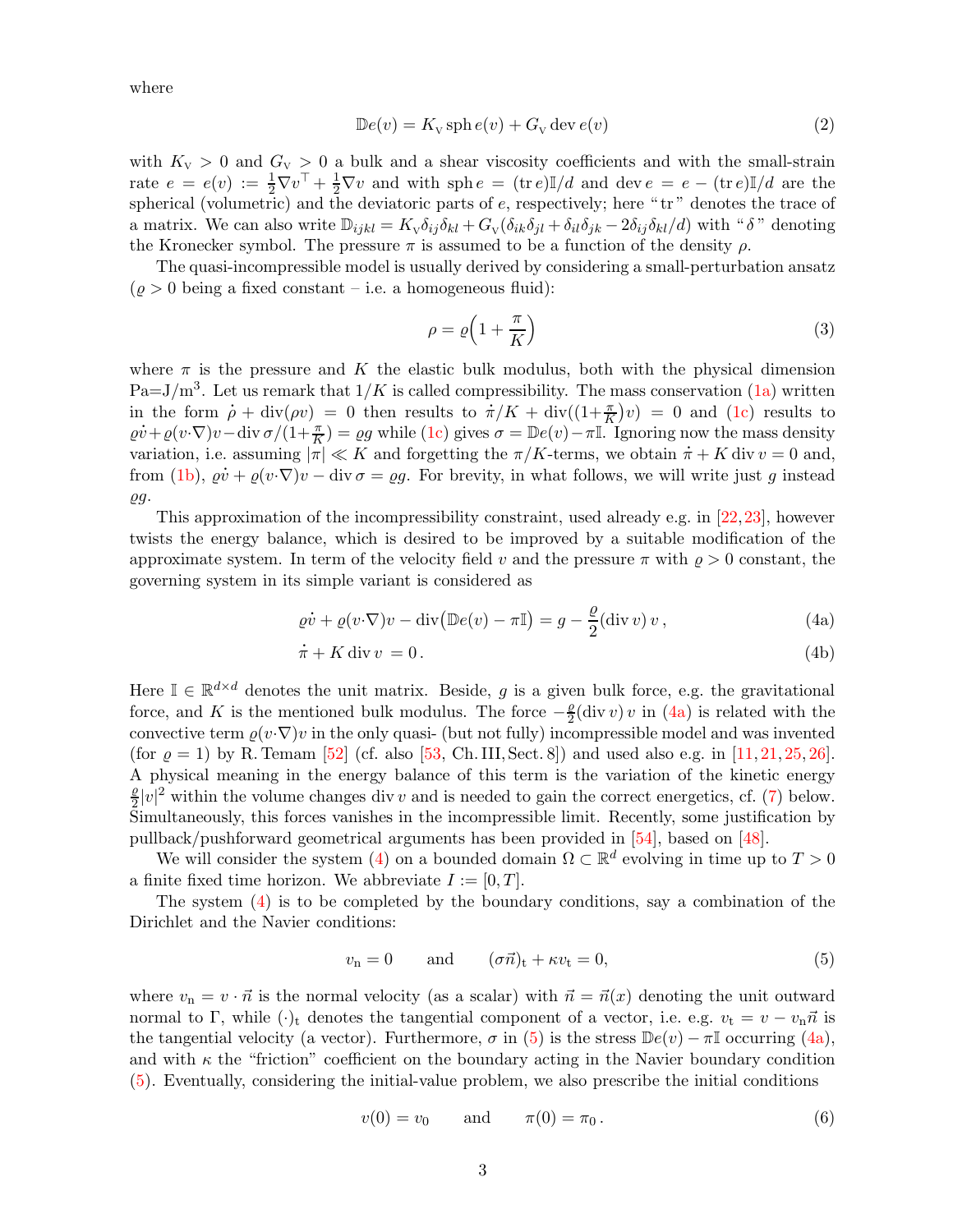The energetics of the model  $(4)$ – $(5)$  is revealed by testing  $(4a)$  by v. We use  $(4b)$  together with the calculus for the convective term

<span id="page-3-0"></span>
$$
\int_{\Omega} \varrho(\widetilde{v} \cdot \nabla) v \cdot v \, dx = \int_{\Gamma} \varrho |v|^2 (\widetilde{v} \cdot \vec{n}) \, dS - \int_{\Omega} \varrho v \nabla(\widetilde{v} \otimes v) \, dx
$$
\n
$$
= \int_{\Gamma} \varrho |v|^2 (\widetilde{v} \cdot \vec{n}) \, dS - \int_{\Omega} \varrho |v|^2 \, div \, \widetilde{v} + \varrho \widetilde{v} \cdot \nabla v \cdot v \, dx
$$
\n
$$
= \int_{\Gamma} \frac{\varrho}{2} |v|^2 (\widetilde{v} \cdot \vec{n}) \, dS - \int_{\Omega} \frac{\varrho}{2} |v|^2 (\text{div } \widetilde{v}) \, dx \tag{7}
$$

which, when used for  $\tilde{v} = v$ , gives rise to the bulk force  $\frac{1}{2}\varrho(\text{div } v)v$ . Let us note that, in [\(7\)](#page-3-0), we exploited that  $\rho$  is constant. Moreover, we use the calculus of the pressure gradient tested by v: .<br>.

<span id="page-3-4"></span>
$$
\int_{\Omega} \nabla \pi \cdot v \, dx - \int_{\Gamma} \pi \left( v \cdot \vec{n} \right) dS = -\int_{\Omega} \pi \operatorname{div} v \, dx = \int_{\Omega} \pi \frac{\dot{\pi}}{K} dx = \frac{d}{dt} \int_{\Omega} \frac{\pi^2}{2K} dx. \tag{8}
$$

The mentioned test thus gives (at least formally) the energy balance

<span id="page-3-1"></span>
$$
\int_{\Omega} \underbrace{\frac{\varrho}{2} |v(t)|^2}_{\text{kinetic}} + \underbrace{\frac{1}{2K} \pi(t)^2}_{\text{stored}} dx + \int_0^t \int_{\Omega} \underbrace{\mathbb{D}e(v) : e(v)}_{\text{dissipation}} dx dt
$$
\n
$$
+ \int_0^t \int_{\Gamma} \underbrace{\kappa |v_t|^2}_{\text{dissipation by a}} dS dt = \int_{\Omega} \frac{\varrho}{2} |v_0|^2 + \frac{1}{2K} \pi_0^2 dx + \int_0^t \int_{\Omega} \underbrace{g \cdot v}_{\text{power}} dx dt.
$$
\n(9)\nboundary "friction"

We will use the standard notation concerning the Lebesgue and the Sobolev spaces, namely  $L^p(\Omega;\mathbb{R}^n)$  for Lebesgue measurable functions  $\Omega \to \mathbb{R}^n$  whose Euclidean norm is integrable with p-power, and  $W^{k,p}(\Omega;\mathbb{R}^n)$  for functions from  $L^p(\Omega;\mathbb{R}^n)$  whose all derivative up to the order k have their Euclidean norm integrable with p-power. We also write briefly  $H^k = W^{k,2}$ . Moreover, for a Banach space X and for  $I = [0, T]$ , we will use the notation  $L^p(I; X)$  for the Bochner space of Bochner measurable functions  $I \to X$  whose norm is in  $L^p(I)$ , and  $H^1(I;X)$  for functions  $I \to X$  whose distributional derivative is in  $L^2(I;X)$ . Furthermore,  $C_w(I;X)$  will denote the Banach space of weakly continuous functions  $I \to X$ .

Assuming  $g \in L^1(I; L^2(\Omega; \mathbb{R}^d)) + L^2(I; L^{6/5}(\Omega; \mathbb{R}^d))$ ,  $v_0 \in L^2(\Omega; \mathbb{R}^d)$ , and  $\pi_0 \in L^2(\Omega)$ , and based on this energy balance [\(9\)](#page-3-1) as an inequality, by usual approximation methods and subsequent limit passage one can easily see existence of weak solutions  $(v, \pi)$  with

<span id="page-3-3"></span><span id="page-3-2"></span>
$$
v \in L^{\infty}(I; L^{2}(\Omega; \mathbb{R}^{d})) \cap L^{2}(I; H^{1}(\Omega; \mathbb{R}^{d})) \quad \text{and} \quad \pi \in L^{\infty}(I; L^{2}(\Omega)).
$$
 (10)

The qualification of g uses  $L^{6/5}(\Omega;\mathbb{R}^d) \subset H^1(\Omega;\mathbb{R}^d)^*$  and the a-priori estimates [\(10\)](#page-3-2) are obtained from [\(9\)](#page-3-1) by using Gronwall inequality (cf. [\[50,](#page-21-9) Lemma 8.26 with  $p=2$  and  $q=\infty$ ] for details) combined with the Korn inequality. Moreover, by comparison such weak solution also satisfies

$$
\varrho \dot{v} \in L^2(I; H^1(\Omega; \mathbb{R}^d)^*) + L^{5/4}(I \times \Omega; \mathbb{R}^d) \quad \text{and} \quad \dot{\pi} = -\text{div}\, v \in L^2(I \times \Omega). \tag{11}
$$

The former estimate in [\(11\)](#page-3-3) needs  $d \leq 3$  and uses the embedding  $H^1(\Omega) \subset L^6(\Omega)$  and the interpolation  $L^{\infty}(I; L^2(\Omega; \mathbb{R}^d)) \cap L^2(I; L^6(\Omega; \mathbb{R}^d)) \subset L^{10/3}(I \times \Omega; \mathbb{R}^d)$  so that both  $\varrho(v \cdot \nabla)v$  and 1  $\frac{1}{2}\varrho(\text{div } v)v$  belong to  $L^{5/4}(I \times \Omega; \mathbb{R}^d)$ .

<span id="page-3-5"></span>Let us remark that the estimate  $(10)$  still does not yield enough integrability of the pressure to allow for uniqueness in the physically relevant 3-dimensional case, while only 2-dimensional case works by estimation like in Proposition  $1(iii)$  $1(iii)$  below. Therefore, it is not much improvement of the incompressible model where the uniqueness problem has been recognized extremely difficult by involving into seven millennium problems by the Clay institute.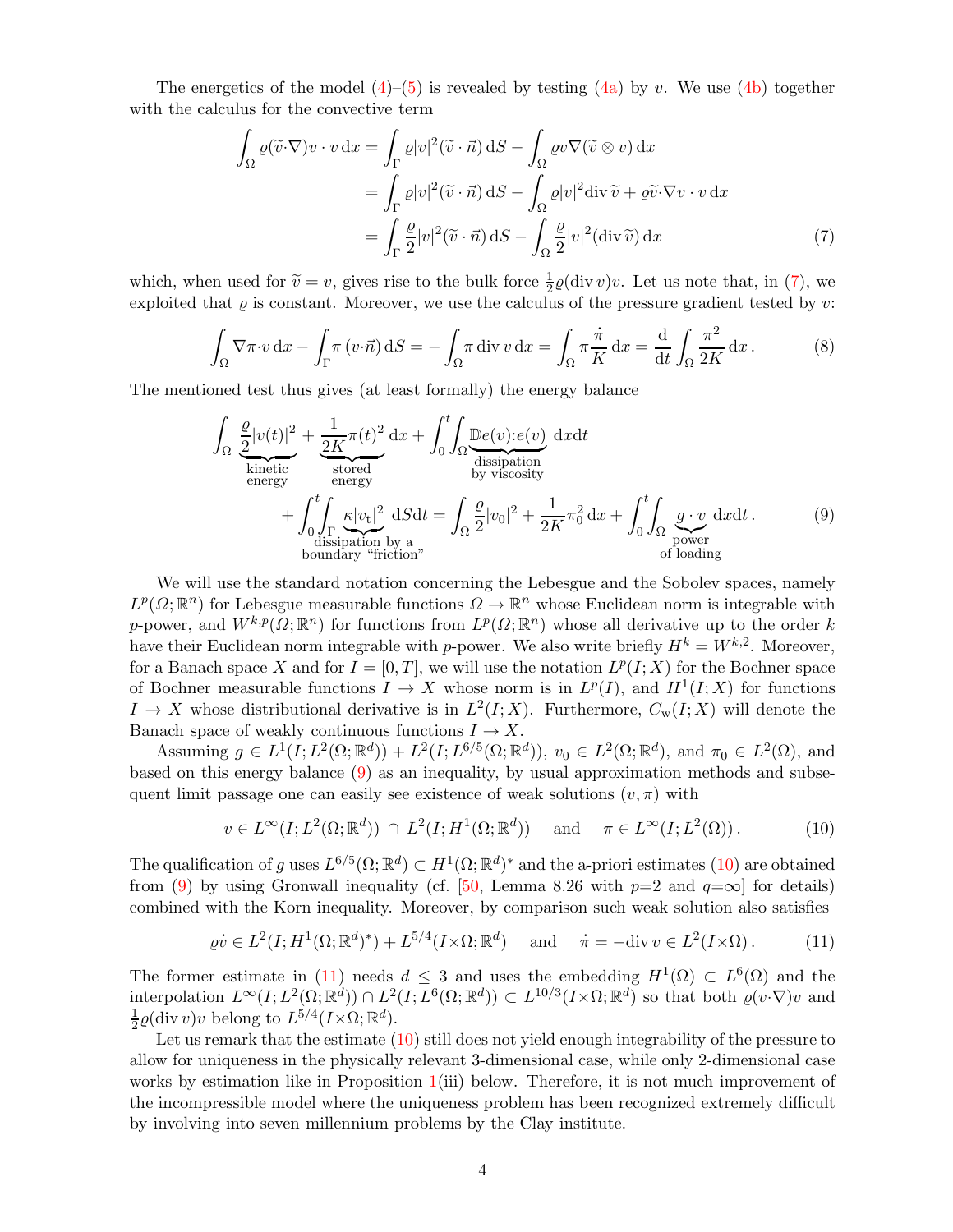**Remark 1** (Energy conservation alternatively) Using the calculus  $(v \nabla)v = \text{div}(v \otimes v)$  –  $(\text{div } v)v$ , the force balance  $(4a)$  can also be written as

<span id="page-4-1"></span>
$$
\varrho \dot{v} - \operatorname{div}(\mathbb{D}e(v) - \varrho v \otimes v - \pi \mathbb{I}) = g + \frac{\varrho}{2}(\operatorname{div} v) v,
$$
\n(12)

as pointed out in  $[11, \text{Rem.1.2}]$ . Formally, the energetics could be balanced also by other ways, e.g. by the additional pressure instead of the force

$$
\varrho \dot{v} - \operatorname{div} \left( \mathbb{D}e(v) - \varrho v \otimes v + \left( \frac{\varrho}{2} |v|^2 - \pi \right) \mathbb{I} \right) = g + \varrho(\operatorname{div} v) v. \tag{13}
$$

One could also combine  $(12)$  and  $(13)$  with suitable weights 2 and  $-1$  to obtain

<span id="page-4-3"></span><span id="page-4-2"></span>
$$
\varrho \dot{v} - \operatorname{div} \left( \mathbb{D}e(v) - \varrho v \otimes v - \left( \frac{\varrho}{2} |v|^2 + \pi \right) \mathbb{I} \right) = g. \tag{14}
$$

Although the desired energy is conserved in [\(13\)](#page-4-2) and [\(14\)](#page-4-3) and the latter case even uses the enhanced pressure  $\frac{\rho}{2}|v|^2 + \pi$  like in [\(69a\)](#page-17-0) below, both these variants are physically not justified and seems not relevant because [\(13\)](#page-4-2) is, in fact, equivalent by replacing the force  $-\frac{\rho}{2}$  $\frac{\varrho}{2}$ (div v) v in [\(4a\)](#page-2-1) by  $\varrho(\nabla v)^\top v$  which does not vanish for incompressible limit.

### <span id="page-4-0"></span>3 Towards dispersion through conservative gradient terms

The P-waves in real media usually does not propagate with a constant speed, but the speed may depend on their frequency (or equivalently on their wave length). This is referred to as a dispersion and some dispersion is mostly a real effect thus desirable to reflect it in the model in some ways. If the speed increases (or decreases) with the wave length, we speak about normal (or anomalous) dispersion, respectively. Already due to the attenuation by viscous Kelvin-Voigt-like rheology in Sect. [2](#page-1-0) controlled by  $K_v$  causes a normal dispersion, cf. [\[37,](#page-21-10) Rem. 6.4.13], but usual modelling ansatz is that  $K_v > 0$  is rather very small to allow propagation of waves which have also high frequencies without any essential attenuation. For some fluidic applications where P-waves should propagate for long distances (say thousands of kilometers as in Earth's outer core or oceans), it is thus desirable to have another mechanisms to control dispersion at disposal, not directly causing atenuation.

A certain way to realize it is a Sobolev-type regularization of the incompressibility constraint

<span id="page-4-5"></span><span id="page-4-4"></span>
$$
\frac{1}{K}\dot{\pi} + \text{div}\,v = \frac{1}{H}\Delta\dot{\pi}
$$
\n(15)

where H is an elastic bulk "hyper-modulus" having the physical dimension  $Pa/m^2=J/m^5$ . The where *H* is an elastic bulk "hyper-modulus" having the physical dimension  $Pa/m^2=J/m^5$ . The parabolic equation of the type " $\pi-\Delta\pi = f$ " is sometimes referred to as a Sobolev equation, parabolic equation of the type " $\pi - \Delta \pi = f$ " is sometimes referred to as a Sobolev equation, which is why [\(15\)](#page-4-4) is called a Sobolev-type regularization here. The term  $\Delta \pi$  in (15) has been considered in [\[49,](#page-21-2) Sect.4.3] but without the K-term for merely numerical purposes.

The Navier boundary conditions [\(5\)](#page-2-2) can be now generalized by considering the pressuredependent friction coefficient  $\kappa = \kappa(\pi)$ . Moreover, some boundary conditions are now needed dependent friction coefficient  $\kappa = \kappa(\pi)$ . Moreover, some boundary conditions are now needed<br>for  $\pi$ . One can consider e.g. the elastical wall (boundary), i.e. Newton-Robin-type condition  $\nabla \dot{\pi} \cdot \vec{n} / H + \dot{\pi} / c = 0$ . Equivalently, we can formulate it after time integration, so that altogether:

$$
(\sigma \vec{n})_t + \kappa(\pi)v_t = 0, \quad v_n = 0, \quad \text{and} \quad \frac{1}{H}\nabla \pi \cdot \vec{n} + \frac{\pi}{c} = 0 \tag{16}
$$

with  $c > 0$  an elastic modulus related with an response of the boundary wall, and  $\pi_{ext}$  a prescribed external pressure. This gives the boundary contribution  $\int_\Gamma$ 1  $\frac{1}{2c}\pi^2$  dS into the stored energy. More in detail, the calculus [\(8\)](#page-3-4) enhances as

$$
\int_{\Omega} \nabla \pi \cdot v \, dx - \int_{\Gamma} \pi (v \cdot \vec{n}) \, dS
$$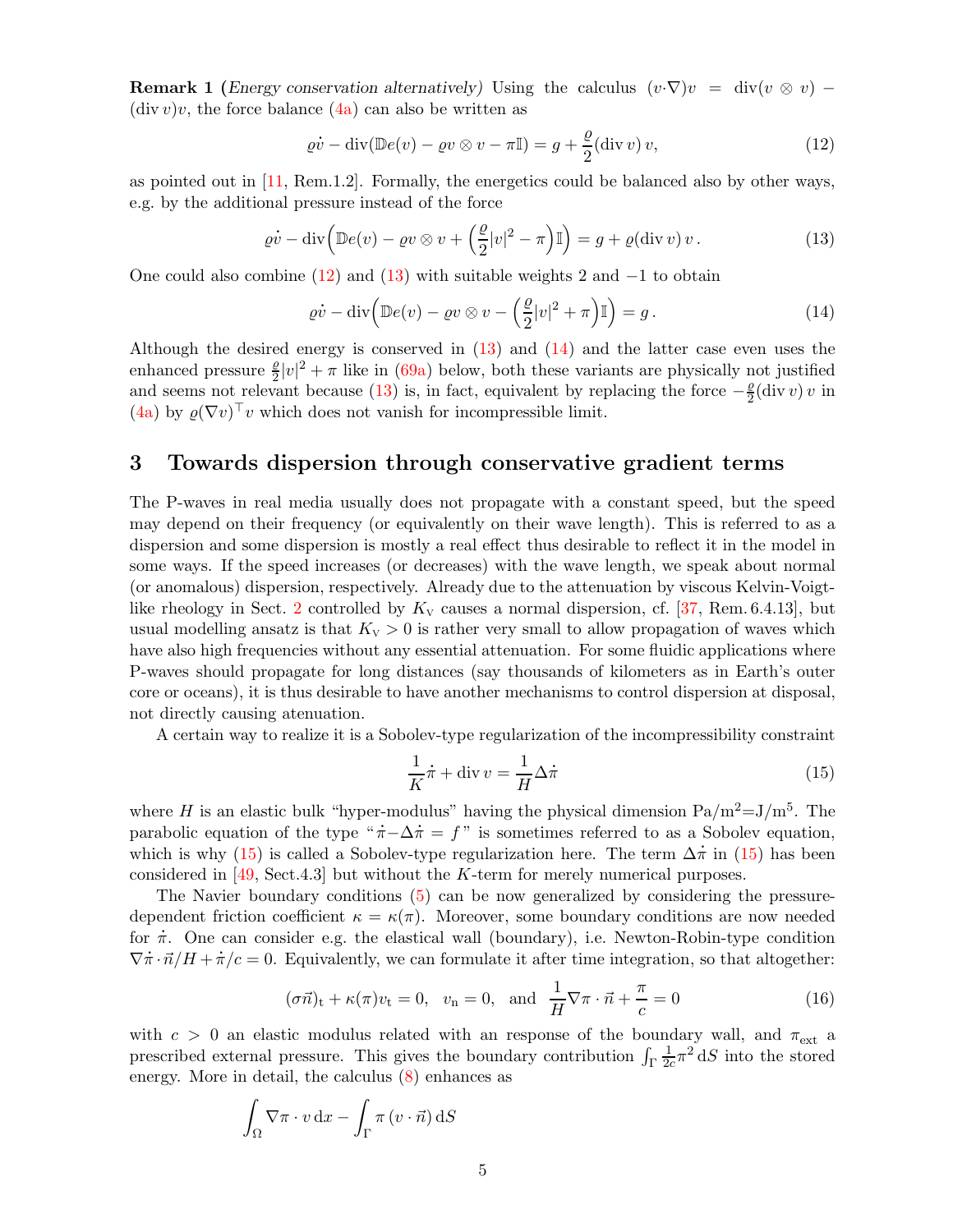<span id="page-5-2"></span><span id="page-5-1"></span>
$$
= -\int_{\Omega} \pi \operatorname{div} v \, dx = \int_{\Omega} \pi \left( \frac{1}{K} \dot{\pi} - \frac{1}{H} \Delta \dot{\pi} \right) dx
$$
  
\n
$$
= \frac{d}{dt} \int_{\Omega} \frac{1}{2K} |\pi|^2 + \frac{1}{2H} |\nabla \pi|^2 \, dx - \int_{\Gamma} \frac{1}{H} \pi (\nabla \dot{\pi} \cdot \vec{n}) \, dS
$$
  
\n
$$
= \frac{d}{dt} \left( \int_{\Omega} \frac{1}{2K} |\pi|^2 + \frac{1}{2H} |\nabla \pi|^2 \, dx + \int_{\Gamma} \frac{\pi^2}{2c} \, dS \right). \tag{17}
$$

The energetics [\(9\)](#page-3-1) is now modified as

$$
\int_{\Omega} \underbrace{\frac{\varrho}{2} |v(t)|^2}_{\text{kinetic}} + \underbrace{\frac{1}{2K} \pi(t)^2 + \frac{1}{2H} |\nabla \pi(t)|^2}_{\text{bulk stored}} dx + \int_{\Gamma} \underbrace{\frac{\pi(t)^2}{2c}}_{\text{boundary wall} } dS
$$
\n
$$
+ \int_{0}^{t} \int_{\Omega} \underbrace{\mathbb{D}e(v):e(v)}_{\text{dissipation}} dx dt + \int_{0}^{t} \int_{\Gamma} \underbrace{\kappa |v_t|^2}_{\text{dissipation} } dS dt = \int_{0}^{t} \int_{\Omega} \underbrace{g \cdot v}_{\text{power} } dX dt
$$
\n
$$
+ \int_{\Omega} \underbrace{\frac{\varrho}{2} |v_0|^2}_{\text{bounds} } + \int_{\Omega} \underbrace{\frac{\varrho}{2} |v_0|^2}_{\text{boundary "friction"}} + \underbrace{\frac{1}{2K} \pi_0^2}_{\text{z}} + \underbrace{\frac{1}{2K} |\nabla \pi_0|^2}_{\text{z}} dx + \int_{\Gamma} \underbrace{\frac{\pi_0^2}{2c}}_{\text{z}} dS. \tag{18}
$$

<span id="page-5-0"></span>Proposition 1 (Existence of weak solutions to [\(4a\)](#page-2-1) with [\(15\)](#page-4-4)) Let  $d \leq 3$  and let

$$
g \in L^1(I; L^2(\Omega; \mathbb{R}^d)) + L^2(I; L^{6/5}(\Omega; \mathbb{R}^d)), \ v_0 \in L^2(\Omega; \mathbb{R}^d), \ and \ \pi_0 \in H^1(\Omega).
$$
 (19)

Then:

- (i) the system [\(4a\)](#page-2-1) and [\(15\)](#page-4-4) with the initial and boundary conditions [\(6\)](#page-2-4) and [\(16\)](#page-4-5) has a weak solution  $v \in C_{\rm w}(I; L^2(\Omega; \mathbb{R}^d)) \cap L^2(I; H^1(\Omega; \mathbb{R}^d))$  and  $\pi \in H^1(I; H^1(\Omega)).$
- (ii) If  $\Omega$  is smooth, then even  $\pi \in H^1(I; H^2(\Omega))$  so that, in particular  $\pi \in C(I \times \overline{\Omega})$ .
- (iii) If  $d = 2$ , then the weak solution is unique.

Sketch of the proof. We can use some approximation, say by the Faedo-Galerkin method, using a nested sequences of finite-dimensional subspaces of  $H^1(\Omega;\mathbb{R}^d)$  and of  $H^1(\Omega)$  whose union is dense in these Sobolev spaces to be used for the approximation of v and of  $\pi$ , respectively. Let us index them by  $k \in \mathbb{N}$  and denote by  $(v_k, \pi_k)$  the approximate solutions created by this way. In particular, the discrete variant of  $(15)$  leads to the integral identity

<span id="page-5-4"></span><span id="page-5-3"></span>
$$
\int_{\Omega} \frac{1}{K} \dot{\pi}_k \tilde{\pi} + \left( \frac{1}{H} \nabla \dot{\pi}_k - v_k \right) \cdot \nabla \tilde{\pi} \, dx = 0 \tag{20}
$$

for all  $\tilde{\pi}$  from the mentioned finite-dimensional subspace of  $H^1(\Omega)$  so that  $\tilde{\pi} = \pi_k$  will be a legitimate test to be used for the calculus [\(17\)](#page-5-1) which then holds for  $(v_k, \pi_k)$  too.

The local-in-time existence of  $(v_k, \pi_k)$  is due to the standard arguments from the theory of ordinary differential systems together with the subsequent prolongation on the whole time interval I due to the  $L^{\infty}(I)$ -estimates which follows from [\(18\)](#page-5-2) which holds also for  $(v_k, \pi_k)$ . These estimates are obtained from [\(18\)](#page-5-2) by Young's and Gronwall's inequalities and by using the embedding  $H^1(\Omega;\mathbb{R}^d) \subset L^6(\Omega;\mathbb{R}^d)$  which holds for  $d \leq 3$ . More specifically, we can see the a-priori estimates

<span id="page-5-5"></span>
$$
||v_k||_{L^{\infty}(I;L^2(\Omega;\mathbb{R}^d)) \cap L^2(I;H^1(\Omega;\mathbb{R}^d))} \leq C ,
$$
\n(21a)

$$
\|\pi_k\|_{L^\infty(I;H^1(\Omega))} \le C. \tag{21b}
$$

By the Banach selection principle, we can select a subsequence converging weakly\* to a limit  $(u, \pi)$ . This limit is a weak solution to the mentioned initial-boundary-value problem for  $(4a)$  and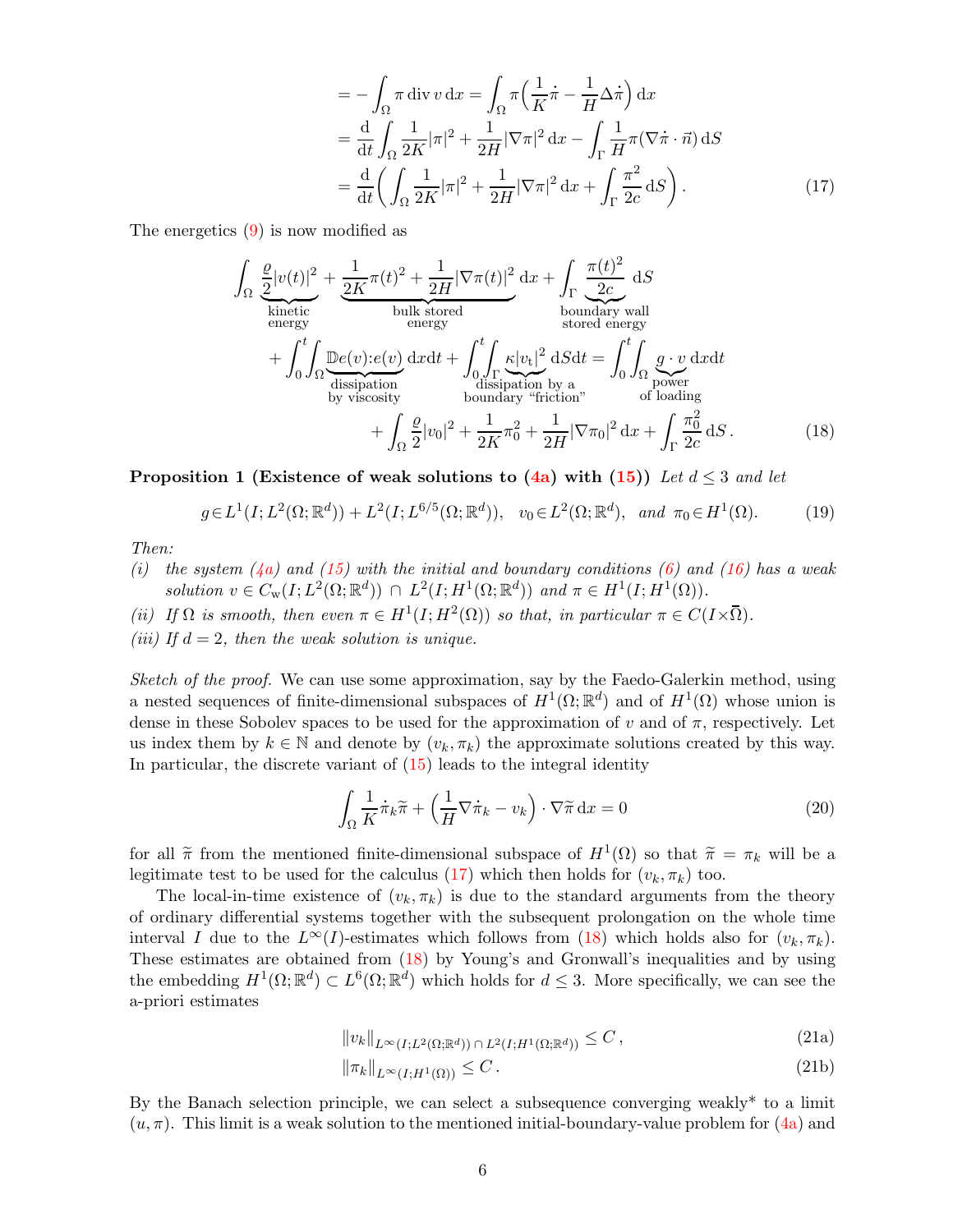[\(15\)](#page-4-4). The limit passage in the Galerkin approximation for  $k \to \infty$  is simply due to the mentioned weak<sup>\*</sup> convergence. For the only two nonlinear terms in  $(4a)$  one can use the strong convergence of  $v_k$  in  $L^{10/3-\epsilon}(\Omega;\mathbb{R}^d)$  with  $\epsilon > 0$  arbitrarily small. This follows (through interpolation) by the Aubin-Lions compact-embedding theorem, using also a uniform bound of a Hahn-Banach . extension of  $\rho v_k$  on  $L^1(I;B)$  with an arbitrary Banach space B, here on the space from the former inclusion in [\(11\)](#page-3-3), cf. [\[50,](#page-21-9) Sect.8.4] for details about this technique.

ner inclusion in (11), cf. [50, Sect.8.4] for details about this technique.<br>Further, testing [\(20\)](#page-5-3) by  $\pi_k$  yields  $\pi_k$  bounded in  $L^2(I; H^1(\Omega))$ . This is inherited in the limit .  $\dot{\pi} \in L^2(I;H^1(\Omega)).$ .

 $L^2(I; H^1(\Omega))$ .<br>For a smooth  $\Omega$ , we can use  $H^2$ -regularity of the  $\Delta$ -operator so that, from  $\Delta \dot{\pi} = H(\Delta)$  $\dot\pi/K$  + For a smooth  $\Omega$ , we can use  $H^2$ -regularity of the  $\Delta$ -<br>div  $v) \in L^2(I; L^2(\Omega))$ , we obtain also  $\pi \in L^2(I; H^2(\Omega))$ .

As for the uniqueness in the 2-dimensional case, we just expand the estimation which, in the incompressible case, are based on the Gagliardo-Nirenberg inequality  $||v||_{L^4(\Omega;\mathbb{R}^d)} \leq$  $C\|v\|_{L^2(\tt}^{1/2}$  $\frac{1/2}{L^2(\Omega;\mathbb{R}^d)} \|\nabla v\|^{1/2}_{L^2(\Omega)}$  $L^2(\Omega;\mathbb{R}^{d\times d})$ . Abbreviating  $v_{12} := v_1-v_2$  and  $\pi_{12} := \pi_1-\pi_2$  for two weak solutions  $(v_1, \pi_1)$  and  $(v_2, \pi_2)$ , one has the estimate

$$
\frac{d}{dt} \left( \frac{\varrho}{2} ||v_{12}||_{L^{2}(\Omega; \mathbb{R}^{d})}^{2} + \frac{1}{2K} ||\pi_{12}||_{L^{2}(\Omega)}^{2} + \frac{1}{2H} ||\nabla \pi_{12}||_{L^{2}(\Omega; \mathbb{R}^{d})}^{2} \right) \n+ \min(K_{\mathcal{V}}, G_{\mathcal{V}}) ||e(v_{12})||_{L^{2}(\Omega; \mathbb{R}^{d \times d})}^{2} \n= \int_{\Omega} \varrho \Big( (v_{1} \cdot \nabla) v_{1} + \frac{1}{2} (\text{div } v_{1}) v_{1} - (v_{2} \cdot \nabla) v_{2} - \frac{1}{2} (\text{div } v_{2}) v_{2} \Big) \cdot v_{12} \, dx \n= \int_{\Omega} \varrho \Big( (v_{12} \cdot \nabla) v_{1} + \frac{1}{2} (\text{div } v_{12}) v_{2} + (v_{2} \cdot \nabla) v_{12} + \frac{1}{2} (\text{div } v_{1}) v_{12} \Big) \cdot v_{12} \, dx \n\leq \frac{3\varrho}{2} ||\nabla v_{1}||_{L^{2}(\Omega; \mathbb{R}^{d \times d})} ||v_{12}||_{L^{4}(\Omega; \mathbb{R}^{d})}^{2} + \frac{3\varrho}{2} ||v_{2}||_{L^{4}(\Omega; \mathbb{R}^{d})} ||\nabla v_{12}||_{L^{2}(\Omega; \mathbb{R}^{d \times d})} ||v_{12}||_{L^{4}(\Omega; \mathbb{R}^{d})} \n\leq C ||\nabla v_{1}||_{L^{2}(\Omega; \mathbb{R}^{d \times d})} ||v_{12}||_{L^{2}(\Omega; \mathbb{R}^{d})}^{2} + C ||v_{2}||_{L^{4}(\Omega; \mathbb{R}^{d})} ||\nabla v_{12}||_{L^{2}(\Omega; \mathbb{R}^{d \times d})}^{3/2} ||v_{12}||_{L^{2}(\Omega; \mathbb{R}^{d})}^{1/2} \n\leq \epsilon ||\nabla v_{12}||_{L^{2}(\Omega; \mathbb{R}^{d \times d})}^{2
$$

where the constant C is from the Gagliardo-Nirenberg inequality. Then taking  $\epsilon > 0$  sufficiently small and using Korn's and Gronwall's inequalities, we can see that  $v_{12} = 0$  and  $\pi_{12} = 0$ . For this, it is also important that  $v_2 \in L^4(I \times \Omega; \mathbb{R}^d)$ , which follows from the interpolation  $L^{\infty}(I; L^{2}(\Omega)) \cap L^{2}(I; H^{1}(\Omega)) \subset L^{4}(I; L^{4}(\Omega))$  holding for  $d = 2$  again by the Gagliardo-Nirenberg  $\Box$ inequality.

In comparison with Sect. [2,](#page-1-0) the nondissipative-gradient model brings an additional mechanism contributing to *dispersion* not related with any *attenuation*. To see a more specific character of the dispersion-attenuation behind  $(15)$ , let us neglect the nonlinear convective terms in  $(4a)$ and consider a 1-dimensional linearized situation. We thus consider the simple system

<span id="page-6-1"></span><span id="page-6-0"></span>
$$
\dot{u} = v, \qquad \rho \dot{v} - Dv_{xx} + \pi_x = 0, \quad \text{and} \quad \frac{\dot{\pi}}{K} + v_x = \frac{\dot{\pi}_{xx}}{H}.
$$
 (23)

Equivalently, we can also write it as  $\varrho$ ..  $\ddot{u} - D$ .  $\dot{u}_{xx} + \pi_x = 0$  and  $\frac{1}{K}\pi + u_x = \frac{1}{H}$  $\frac{1}{H}\pi_{xx}$ . In particular, we eliminate  $v$  and consider only the displacement  $u$  and the pressure to have

$$
\frac{\varrho}{K}\ddot{u} - \frac{D}{K}\dot{u}_{xx} + \frac{\pi_x}{K} = 0 \quad \text{and} \quad \frac{\varrho}{H}\ddot{u}_{xx} - \frac{D}{H}\dot{u}_{xxxx} + \frac{\pi_{xxx}}{H} = 0.
$$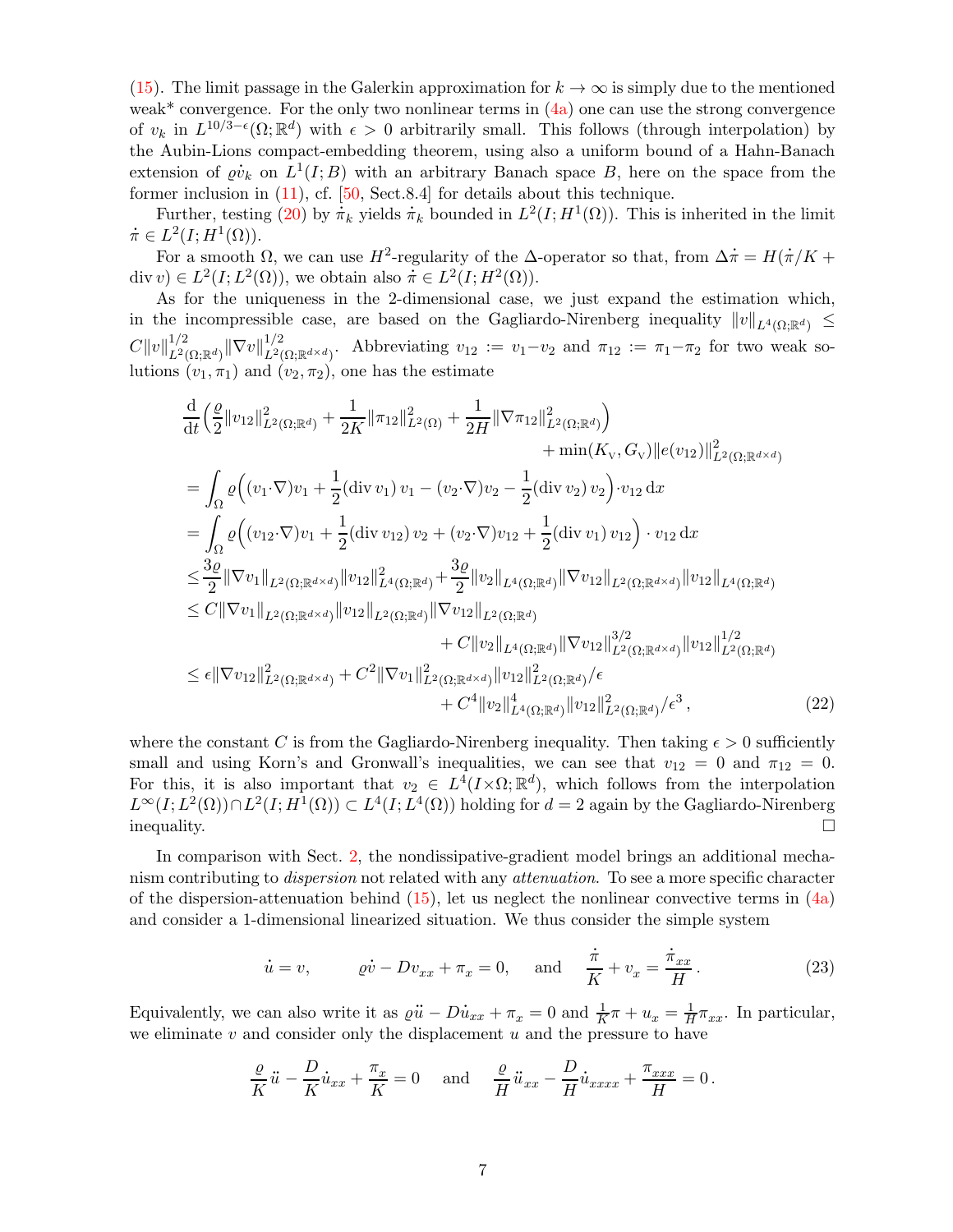When subtracting these two equations, we can eliminate also  $\pi$  by using  $\frac{1}{K}\pi_x - \frac{1}{H}\pi_{xxx} = -u_{xx}$ and obtain a dispersive equation

$$
\varrho \ddot{u} - \varepsilon \varrho \ddot{u}_{xx} - D\dot{u}_{xx} + \varepsilon D\dot{u}_{xxxx} - Ku_{xx} = 0 \quad \text{with } \varepsilon := \frac{K}{H}.
$$
 (24)

The term  $\varepsilon \varrho$ ..  $\ddot{u}_{xx}$  arisen in [\(24\)](#page-7-0) is sometimes called *micro-inertia*; for various models involving such micro-inertia and its role in dispersion we refer in particular to [\[7,](#page-20-9) Chap. 6] and [\[2,](#page-19-0) [27,](#page-20-10) such micro-inertia and its role in dispersion we refer in particular to [7, Chap. 6] and [2, 27, [38,](#page-21-11) [40\]](#page-21-12). Analogously,  $\varepsilon D\dot{u}_{xxxx}$  might be called micro-viscosity. A conventional way to calculate dispersion and attenuation in linear media is to use the ansatz  $u = e^{i(wt + x/\lambda)}$  with the angular frequency  $w = \omega + i\gamma$  considered complex with  $\omega, \gamma \in \mathbb{R}$  and the real-valued wavelength  $\lambda$ ; here  $i = \sqrt{-1}$  denotes the imaginary unit. Then  $\varrho \ddot{u} = -\varrho w^2 u$ ,  $\varepsilon \varrho \ddot{u}_{xx} = \varepsilon \varrho w^2 u / \lambda^2$ ,  $D \dot{u}_{xx} =$ here  $i = \sqrt{-1}$  denotes the imaginary unit. Then  $\varrho \ddot{u} = -\varrho w^2 u$ ,  $\varepsilon \varrho \ddot{u}_{xx} = \varepsilon \varrho w^2 u / \lambda^2$ ,  $D\dot{u}_{xx} = -iDwu/\lambda^2$ ,  $\varepsilon D\dot{u}_{xxxx} = i\varepsilon Dwu/\lambda^4$ , and  $Ku_{xx} = -Ku/\lambda^2$ , so that the one-dimensional dispersive wave equation [\(24\)](#page-7-0) yields the algebraic condition

<span id="page-7-1"></span><span id="page-7-0"></span>
$$
\varrho\eta w^2 - iD\eta \frac{w}{\lambda^2} - \frac{K}{\lambda^2} = 0 \quad \text{with} \quad \eta := 1 + \frac{\varepsilon}{\lambda^2} \,. \tag{25}
$$

When substituting  $w = \omega + i\gamma$  so that  $w^2 = \omega^2 - \gamma^2 + 2i\omega\gamma$ , we obtain two algebraic equations for the real and the imaginary part each, called *Kramers-Kronig's relations*. More specifically, here

$$
\varrho\eta(\omega^2 - \gamma^2) = \frac{K}{\lambda^2} - D\eta \frac{\gamma}{\lambda^2} \quad \text{and} \quad 2\varrho\gamma = \frac{D}{\lambda^2}.
$$
 (26)

Rather exceptionally, these algebraic relations can explicitly be solved: From the latter equation we can read that  $\gamma = D/(2\rho\lambda^2)$  and then the former equation yields  $\omega^2 = K/(\rho\eta\lambda^2)$  $D^2/(4\varrho^2\lambda^4)$ . When substituting  $\eta$  from [\(25\)](#page-7-1), we obtain the (real part of the) angular frequency

<span id="page-7-6"></span><span id="page-7-4"></span>
$$
\omega = \omega(\lambda) = \sqrt{\frac{K}{\varrho \varepsilon + \varrho \lambda^2} - \frac{D^2}{4\varrho^2 \lambda^4}}.
$$
\n(27)

Then, realizing that the speed of waves is  $v = \omega \lambda$  and substituting  $\eta$  from [\(25\)](#page-7-1), we obtain

<span id="page-7-2"></span>
$$
v = v(\lambda) = \sqrt{\frac{K}{\varrho(1 + \varepsilon/\lambda^2)}} - \frac{D^2}{4\varrho^2 \lambda^2},
$$
\n(28)

which gives a normal dispersion for sufficiently long waves, namely having a length  $\lambda > \lambda_{\text{CHIT}}$ with the critical wave length solving the equation

<span id="page-7-5"></span><span id="page-7-3"></span>
$$
4\varrho K \lambda_{\text{cntr}}^4 - D^2 \lambda_{\text{cntr}}^2 - \varepsilon D^2 = 0. \tag{29}
$$

In terms of the so-called *angular wavenumber*  $k = 2\pi/\lambda$ , [\(28\)](#page-7-2) can be written as

$$
v = v(k) = \sqrt{\frac{K}{\varrho(1 + \varepsilon k^2/(4\pi^2))} - \frac{D^2 k^2}{16\varrho^2 \pi^2}},
$$
\n(30)

cf. Fig. 1. Let us recall that the adjective "normal" for dispersion means that waves with longer lengths propagate faster than those with shorter lengths. Waves with the length  $\lambda_{\text{CRIT}}$  or shorter are so fast attenuated that they cannot propagate at all. Let us note that the coefficient  $\gamma$  determining the attenuation is here inversely proportional to the square power of the wave length. This also reveals the dispersion/attenuation for the simple model from Sect. [2](#page-1-0) when putting  $\varepsilon = 0$  into [\(28\)](#page-7-2) and [\(29\)](#page-7-3); in particular  $\lambda_{\text{CRT}} = D/\sqrt{4\rho K}$ . The other extreme case is for the inviscid situation  $D \to 0^+$  where  $\lambda_{\text{CRIT}} \to 0^+$  so that also waves with ultra-high frequencies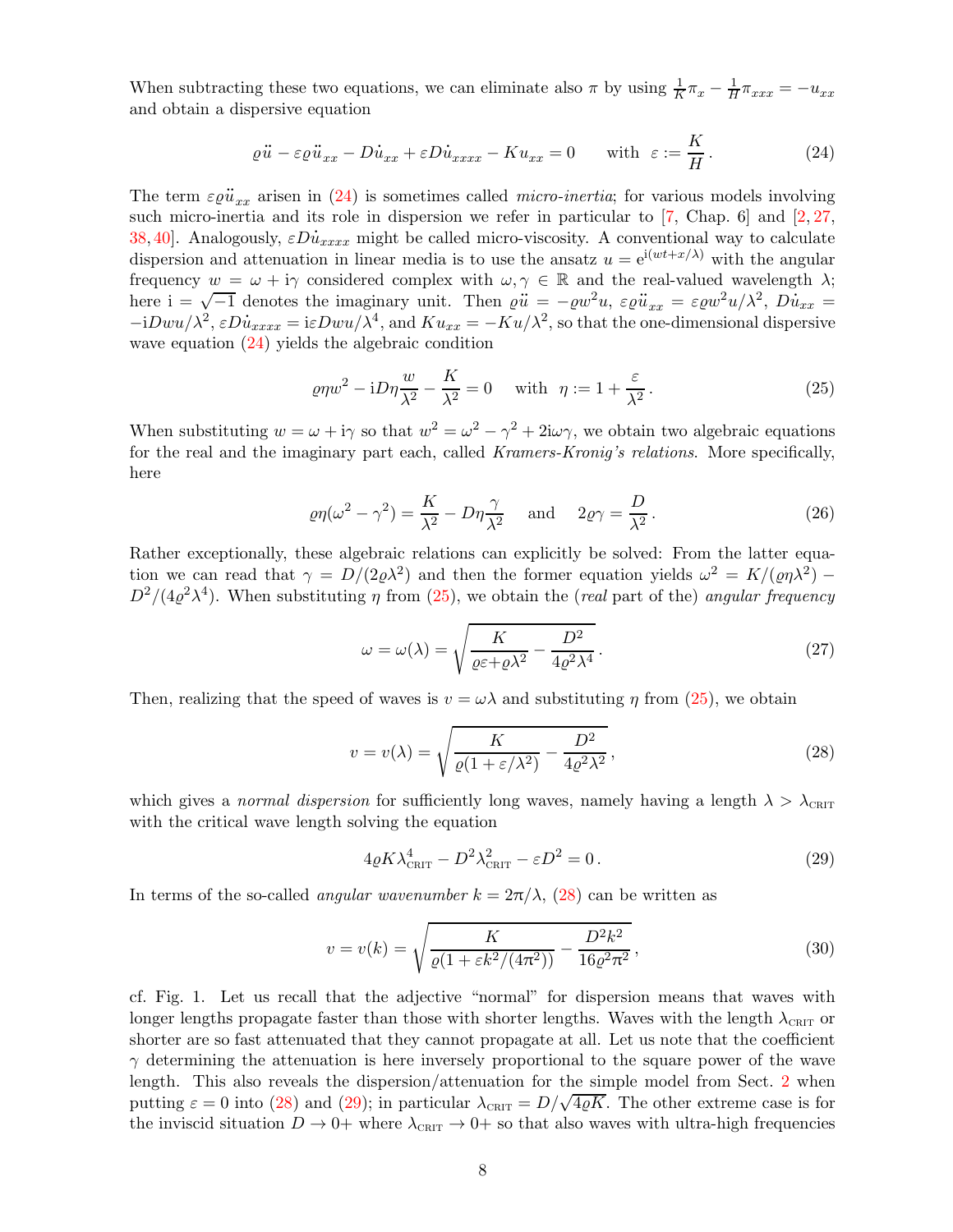can propagate. Let us note that the coefficient  $\gamma$  determining the attenuation is here inversely proportional to the square power of the wave length, i.e. naturally the attenuation rises for high frequencies.

From  $(27)$ , we can also read the so-called *group velocity* of waves, which is the velocity with which the overall envelope shape of the wave's amplitudes propagates through space and which is defined as  $d\omega/dk$  with  $k = 2\pi/\lambda$ . Here, [\(27\)](#page-7-4) with  $\lambda = 2\pi/k$  yields

$$
\omega = \omega(k) = \sqrt{\frac{Kk^2}{4\pi^2 \varrho + \varepsilon \varrho k^2} - \frac{D^2 k^4}{64\pi^2 \varrho^2}}.
$$

In this case, we obtain the group velocity:



Fig. 1: Dependence of the velocity of sinusoidal waves on the angular wavenumber k (left) and on the wave length  $\lambda = 2\pi/k$  (right); an illustration of the normal dispersion due to [\(30\)](#page-7-5) and [\(28\)](#page-7-2) for  $K=9$  and  $\rho = 1$ , and  $D=3$ . Waves with ultra short lengths (or with ultra high wave numbers) have zero velocity, i.e. cannot propagate.

There is an alternative way how to incorporate a conservative gradient term into the model: instead of enhancing [\(4b\)](#page-2-3) to [\(15\)](#page-4-4), we can enhance the pressure term in [\(4a\)](#page-2-1). More specifically, the system [\(4\)](#page-2-0) is enhanced for

<span id="page-8-0"></span>
$$
\varrho \dot{v} + \varrho (v \cdot \nabla) v - \operatorname{div} (\mathbb{D}e(v) - (\pi - \ell^2 \Delta \pi) \mathbb{I}) = g - \frac{\varrho}{2} (\operatorname{div} v) v, \tag{31a}
$$

<span id="page-8-2"></span>
$$
\dot{\pi} + K \operatorname{div} v = 0 \tag{31b}
$$

with some  $\ell > 0$  presumably small, having the physical dimension in meters and determining a certain length scale for possible spacial pressure variations. Modifying still the boundary conditions [\(16\)](#page-4-5) as

<span id="page-8-1"></span>
$$
(\sigma \vec{n})_t + \kappa(\pi)v_t = 0
$$
,  $v_n = 0$ , and  $\frac{1}{K}\nabla \pi \cdot \vec{n} + \frac{\dot{\pi}}{c} = 0$ , (32)

with  $\sigma = \mathbb{D}e(v) - (\pi - \ell^2 \Delta \pi)\mathbb{I}$ , the previous calculus [\(17\)](#page-5-1) now modifies as

$$
\int_{\Omega} \nabla(\pi - \ell^2 \Delta \pi) \cdot v \, dx - \int_{\Gamma} (\pi - \ell^2 \Delta \pi) (v \cdot \vec{n}) \, dS
$$
\n
$$
= - \int_{\Omega} (\pi - \ell^2 \Delta \pi) \, \text{div } v \, dx = \int_{\Omega} (\pi - \ell^2 \Delta \pi) \frac{1}{K} \dot{\pi} \, dx
$$
\n
$$
= \frac{d}{dt} \int_{\Omega} \frac{1}{2K} \pi^2 + \frac{\ell^2}{2K} |\nabla \pi|^2 \, dx - \int_{\Gamma} \frac{\ell^2}{K} \pi (\nabla \pi \cdot \vec{n}) \, dS
$$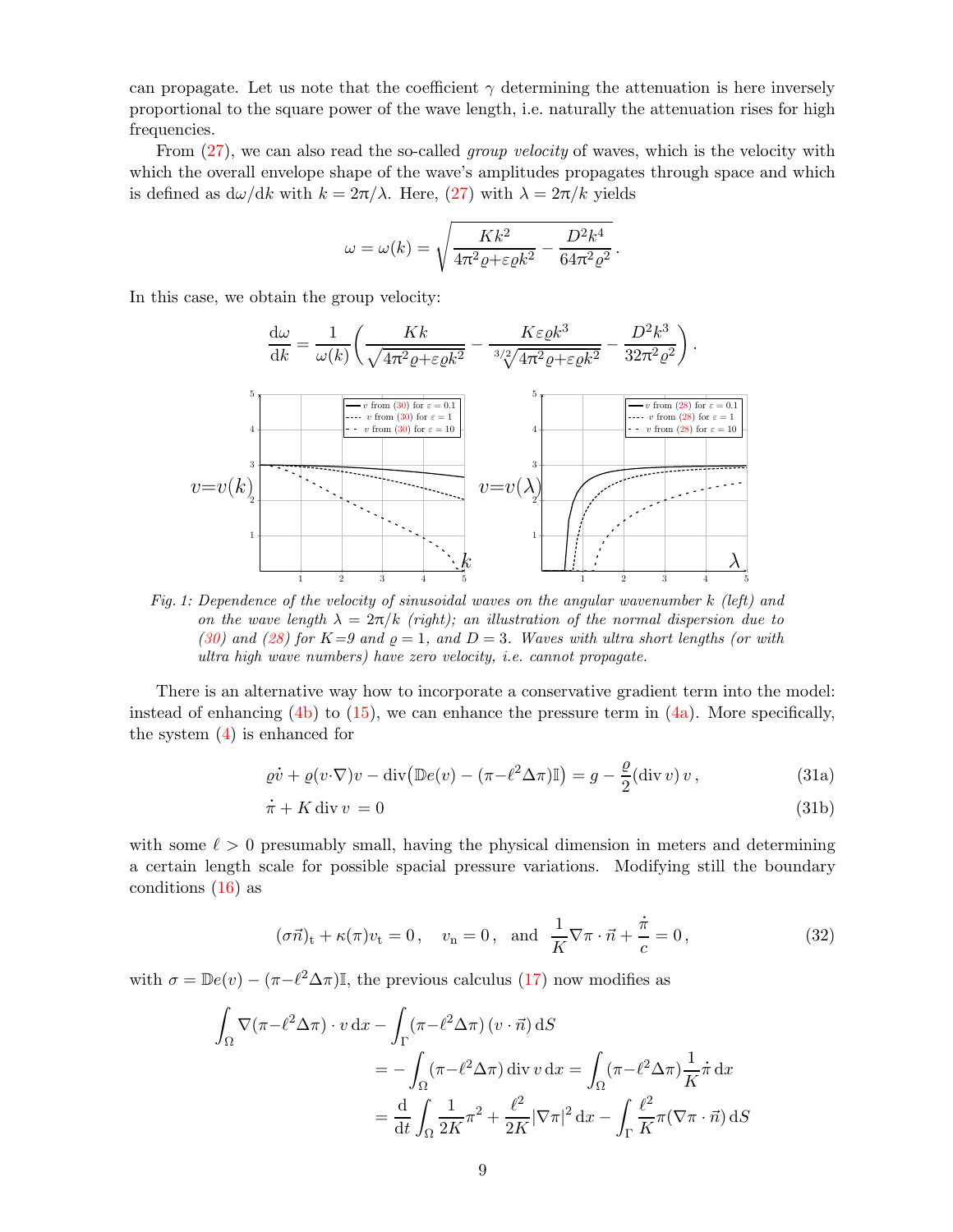<span id="page-9-5"></span><span id="page-9-1"></span>
$$
=\frac{\mathrm{d}}{\mathrm{d}t}\bigg(\int_{\Omega}\frac{1}{2K}\pi^2+\frac{\ell^2}{2K}|\nabla\pi|^2\,\mathrm{d}x+\int_{\Gamma}\frac{\ell^2}{2c}\pi^2\,\mathrm{d}S\bigg). \tag{33}
$$

This gives again the energy balance [\(18\)](#page-5-2) only with H replaced by  $\ell^2/K$  and with c replaced by  $c/\ell^2$ . The Proposition [1\(](#page-5-0)i) and (iii) holds for the boundary-value problem [\(31\)](#page-8-0)–[\(32\)](#page-8-1) with the initial condition  $(6)$ , too.

Although the model  $(31)$ – $(32)$  is energetically and analytically very similar to  $(4a)$  with  $(15)$ , it differs as far as the dispersive character. Indeed, instead of [\(23\)](#page-6-0) we now have

$$
\dot{u} = v,
$$
  $\rho \dot{v} - Dv_{xx} + \pi_x - \ell^2 \pi_{xxx} = 0,$  and  $\dot{\pi} + Kv_x = 0.$  (34)

The last equation means  $\pi + Ku_x = 0$ , so that [\(34\)](#page-9-1) results, instead of [\(24\)](#page-7-0), to the dispersive equation:

<span id="page-9-3"></span>
$$
\varrho \ddot{u} - D\dot{u}_{xx} - Ku_{xx} + \ell^2 Ku_{xxxx} = 0.
$$
\n(35)

Instead of [\(25\)](#page-7-1), we now have  $\varrho w^2 - iDw/\lambda^2 - K/\lambda^2 - \ell^2 K/\lambda^4 = 0$  so that the Kramers-Kronig's relations look as

$$
\varrho(\omega^2 - \gamma^2) = \frac{K}{\lambda^2} - D\frac{\gamma}{\lambda^2} + \ell^2 \frac{K}{\lambda^4} \quad \text{and} \quad 2\varrho\gamma = \frac{D}{\lambda^2}.
$$
 (36)

The speed of wave  $v = \omega \lambda$  is now

<span id="page-9-4"></span><span id="page-9-2"></span>
$$
v = v(\lambda) = \sqrt{\frac{K}{\varrho} + \frac{\ell^2 K}{\varrho \lambda^2} - \frac{D}{4\varrho^2 \lambda^2}}.
$$
\n(37)

In terms of the angular wavenumber  $k = 2\pi/\lambda$ , we now have,

$$
v = v(k) = \sqrt{\frac{K}{\varrho} + \left(\frac{\ell^2 K}{4\pi^2 \varrho} - \frac{D}{16\pi^2 \varrho^2}\right) k^2}.
$$
 (38)

If the dissipative effects do not dominate (i.e.  $D > 0$  is small), [\(37\)](#page-9-2) gives an *anomalous dispersion*, i.e. higher-frequency waves (i.e. with longer wave length) propagate faster than waves with lower frequencies, cf. Fig. 2. From the term  $\ell^2 K u_{xxxx}$  in [\(35\)](#page-9-3), we can see that the model [\(31\)](#page-8-0) actually deal with the strain gradient while the previous model [\(4a\)](#page-2-1) with [\(15\)](#page-4-4) has a gradient of stress (here pressure). This is respectively the Aifantis' versus Eringen's approach to incorporation of internal length scale, cf.  $[1-3, 28]$  $[1-3, 28]$  $[1-3, 28]$  $[1-3, 28]$ .



<span id="page-9-0"></span>Fig. 2: Dependence of the velocity of sinusoidal waves on the angular wavenumber k (left) and on the wave length  $\lambda = 2\pi/k$  (right); an illustration of the anormalous dispersion due to [\(38\)](#page-9-4) and [\(37\)](#page-9-2) for  $K=1$ ,  $\rho=1$ , and  $D>0$  very small.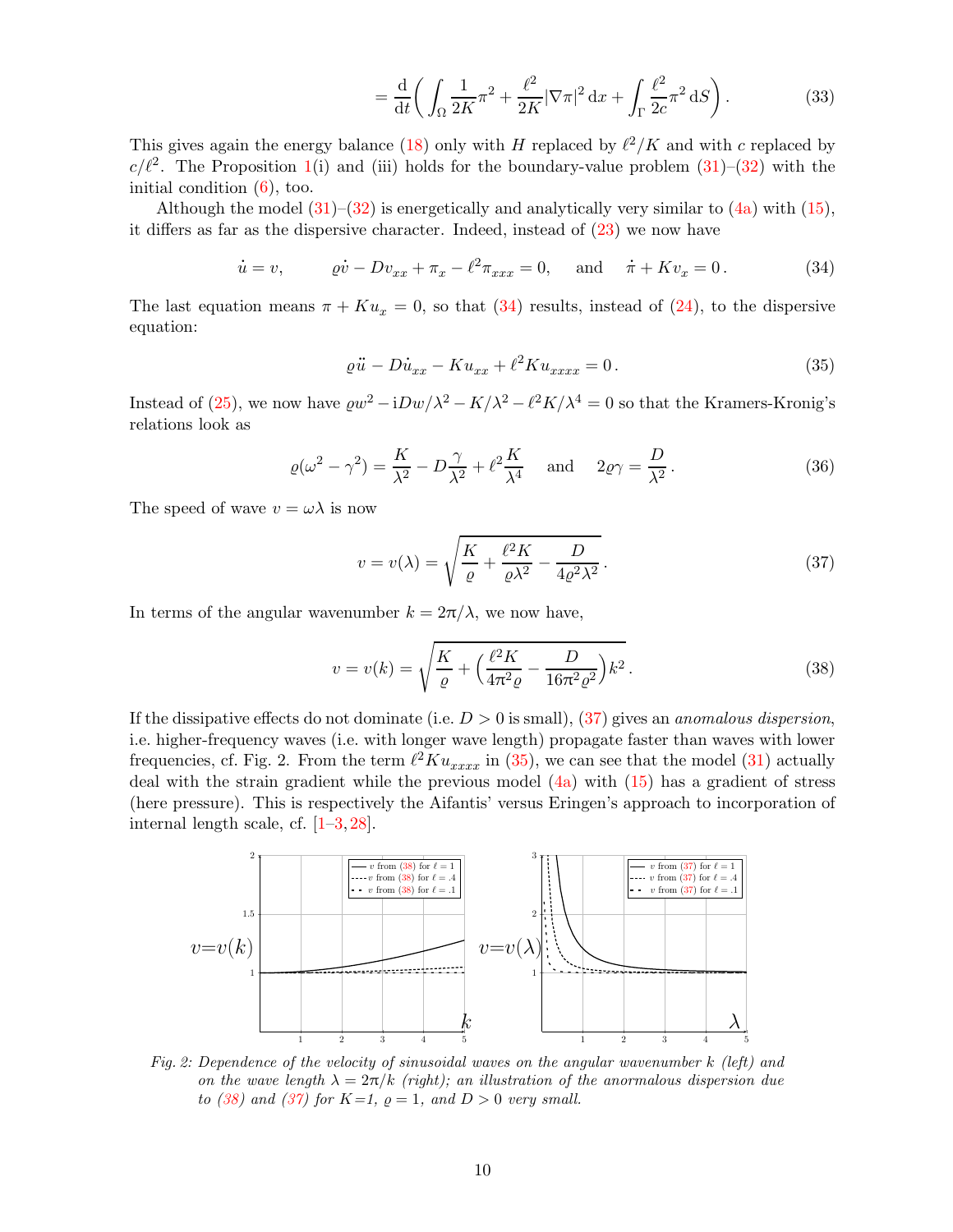Remark 2 (Pressure-dependent compressibility) Actually, the compressibility and thus also the speed of P-waves may also depend on the pressure, cf. e.g. [\[32,](#page-21-13) Table V] or [\[42\]](#page-21-14) for the case of seawater. It is not difficult to make K dependent on  $\pi$  in a general continuous manner by replacing the term  $\frac{1}{2K}|\pi|^2$  by a general function  $\phi(\pi)$ , which leads to  $K(\pi) = \pi/\phi'(\pi)$ . Indeed, the calculus [\(17\)](#page-5-1) thus modifies by using  $\pi \dot{\pi}/K(\pi) = \phi'(\pi)\dot{\pi} = \frac{\partial}{\partial t}\phi(\pi)$ .

**Remark 3** (A generalization of the boundary conditions) As the pressure is well defined on the boundary, one can think about a penetrable wall with a flux depending of pressure, which could be modeled by the boundary condition  $v_n = v \cdot \vec{n} = f(\pi)$ . Yet, it would expand the energy balance [\(9\)](#page-3-1) by the boundary flux  $\int_0^t \int_{\Gamma}$  $\varrho$  $\frac{\varrho}{2}|v|^2 f(\pi)dSdt$  which seems to corrupt the a-priori estimation even if  $f(\pi)$  would be supposed bounded.

# <span id="page-10-0"></span>4 Towards dispersion through dissipative gradient terms

An interesting modification has been devised by A.P. Oskolkov [\[46\]](#page-21-1) who considered (rather for analytical purposes) a parabolic regularization of the incompressibility constraint of the type:

<span id="page-10-3"></span><span id="page-10-1"></span>
$$
\frac{1}{K}\dot{\pi} + \text{div}\,v = \frac{1}{H}\Delta\pi\,,\tag{39}
$$

where the bulk "hyper-modulus" H has now the physical dimension  $Pas/m^2$ . Ignoring the convective term, this was later developed under the name "mixed quasi-compressibility methods" in  $[49, Ch. 5]$ . It actually combines the simple time-regularization  $(4b)$  with a mere elliptic regularization div  $v = \frac{1}{H} \Delta \pi$  as used e.g. in [\[11,](#page-20-7) [18,](#page-20-12) [49\]](#page-21-2).

It can be derived from a fully compressible model when introducing some diffusion into the convective mass transport  $(1a)$ , i.e.

$$
\dot{\rho} + v \cdot \nabla \rho + \rho \operatorname{div} v = \epsilon \Delta \rho \quad \text{with} \quad \epsilon = K/H \tag{40}
$$

for some hyper-modulus H. Although it does not seem deducible from the Boltzmann equation by usual procedure toward gas-dynamic limit [\[4\]](#page-20-13), such a convection-diffusion transport is occasionally considered, devised by H. Brenner [\[14,](#page-20-14) [15\]](#page-20-15), cf. also [\[5,](#page-20-16) [31\]](#page-21-15), although sometimes rather as an artificial regularization only, cf.  $[30, Eq. (3.172)]$ . Similarly,  $[19]$  devised a diffusion of the deviatoric part of stress in the incompressible case as a regularization. This falls into a general concept of a parabolic perturbation of the (here mass-) conservation law. For a thermodynamical justification see also  $[55]$ , opposing  $[47]$ . Then the small-perturbation ansatz  $(3)$  would lead, instead of [\(4b\)](#page-2-3), to [\(39\)](#page-10-1). The physical dimension of  $\epsilon$  is m<sup>2</sup>/s. Vaguely speaking, dividing  $\epsilon$  by a "characteristic" velocity of the flow and a "characteristic" length of the system, we obtain a dimensionalless *Péclet number* expressing dominance of either the convective or the diffusive transport phenomena.

Diffusion processes are always dissipative, so it is not surprising that this "regularization" of the incompressibility condition is dissipative, too. The calculus [\(8\)](#page-3-4) now enhances as

$$
\int_{\Omega} \nabla \pi \cdot v \, dx - \int_{\Gamma} \pi \left( v \cdot \vec{n} \right) dS = -\int_{\Omega} \pi \operatorname{div} v \, dx = \int_{\Omega} \pi \left( \frac{1}{K} \dot{\pi} - \frac{1}{H} \Delta \pi \right) dx
$$

$$
= \frac{d}{dt} \int_{\Omega} \frac{1}{2K} |\pi|^2 \, dx + \int_{\Omega} \frac{1}{H} |\nabla \pi|^2 \, dx - \int_{\Gamma} \frac{1}{H} \pi (\nabla \pi \cdot \vec{n}) \, dS. \tag{41}
$$

Considering again the boundary conditions  $(16)$ , the energetics  $(18)$  now modifies as

<span id="page-10-2"></span>
$$
\int_{\Omega} \underbrace{\frac{\varrho}{2} |v(t)|^2}_{\text{kinetic}} + \underbrace{\frac{1}{2K} \pi(t)^2}_{\text{bulk stored}} dx + \int_0^t \underbrace{\int_{\Omega} \underbrace{\mathbb{D}e(v) : e(v)}_{\text{dissipation by "viscosity}^*}}_{\text{in shear rate and pressure}}
$$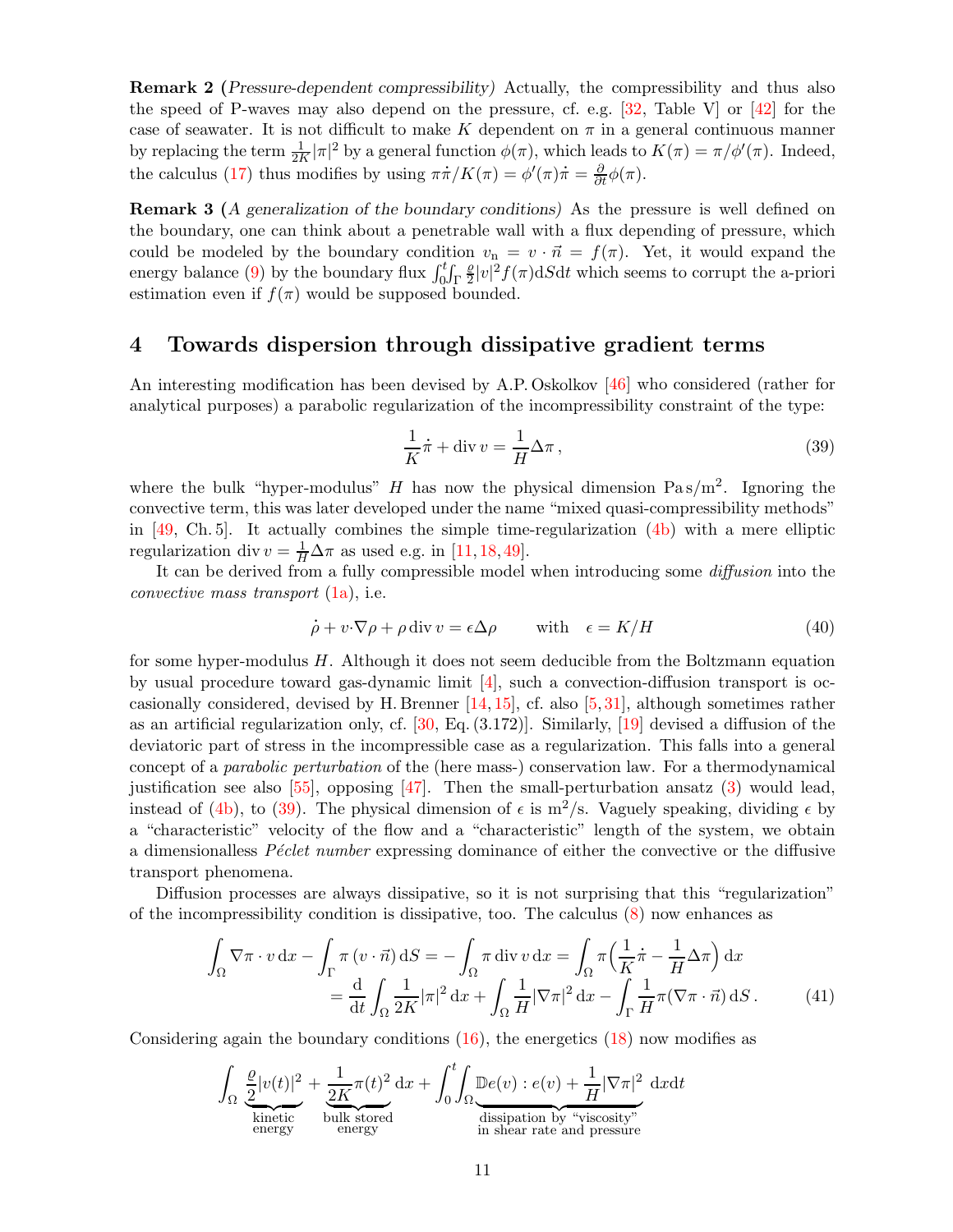<span id="page-11-0"></span>
$$
+\int_{0}^{t} \int_{\Gamma} \underbrace{\kappa |v_{t}|^{2} + \frac{1}{c} \pi^{2}}_{\text{dissipation on}} dS dt = \int_{\Omega} \frac{\varrho}{2} |v_{0}|^{2} + \frac{1}{2K} \pi_{0}^{2} dx + \int_{0}^{t} \int_{\Omega} \underbrace{g \cdot v}_{\text{power}} dx dt.
$$
 (42)

**Proposition 2 (Existence of weak solutions to [\(4a\)](#page-2-1) with [\(39\)](#page-10-1))** Let  $d \leq 3$  and the as-sumptions [\(19\)](#page-5-4) hold. Then:

- (i) the system  $(4a)$  and  $(39)$  with the initial and boundary conditions [\(6\)](#page-2-4) and [\(16\)](#page-4-5) has a weak solution  $v \in C_w(I; L^2(\Omega; \mathbb{R}^d)) \cap L^2(I; H^1(\Omega; \mathbb{R}^d))$  and  $\pi \in C_w(I; H^1(\Omega)) \cap H^1(I; L^2(\Omega)).$
- (ii) If  $\Omega$  is smooth, then even  $\pi \in L^2(I; H^2(\Omega))$  so that, in particular  $\pi(t) \in C(\overline{\Omega})$  for a.a.  $t \in I$ .
- (iii) If  $d = 2$ , then the weak solution is unique.

Sketch of the proof. Again we use the Faedo-Galerkin method as in the proof of Proposition [1.](#page-5-0) From [\(42\)](#page-11-0) written for the approximate solutions, we obtain a-priori estimates

<span id="page-11-7"></span><span id="page-11-5"></span><span id="page-11-1"></span>
$$
||v_k||_{L^{\infty}(I;L^2(\Omega;\mathbb{R}^d)) \cap L^2(I;H^1(\Omega;\mathbb{R}^d))} \leq C , \qquad (43a)
$$

$$
\|\pi_k\|_{L^{\infty}(I;L^2(\Omega))\,\cap\,L^2(I;H^1(\Omega))} \leq C\,,\tag{43b}
$$

In fact,  $(43a)$  is the former estimate  $(21a)$ . Further a-priori estimate follows by testing  $(39)$  by  $\dot{\pi}$ , using that [\(43a\)](#page-11-1) yields div  $v_k \in L^2(I \times \Omega)$ . Thus we obtain

<span id="page-11-6"></span>
$$
\|\pi_k\|_{L^{\infty}(I;H^1(\Omega))} \le C, \quad \text{ and } \quad \|\dot{\pi}_k\|_{L^2(I\times\Omega)} \le C.
$$
 (43c)

By comparison, we obtain also an a-priori information for a Hahn-Banach extension of  $\varrho$ .  $\dot{v}_k$  in  $L^2(I; H^1(\Omega;\mathbb{R}^d)^*) + L^{5/4}(I \times \Omega;\mathbb{R}^d)$ , and then, by the Aubin-Lions theorem used for such Hahn-Banach extension as in [\[50,](#page-21-9) Sect.8.4], we can pass to the limit as in the proof of Proposition [1.](#page-5-0)

As to (ii), assuming also  $\Omega$  to be smooth so that  $H^2$ -regularity of the Laplacian is at disposal, from  $\Delta \pi = H(\text{div } v + \dot{\pi}/K) \in L^2(I \times \Omega)$  we obtain the  $L^2(I; H^2(\Omega; \mathbb{R}^d))$ -estimate of  $\pi$ .

As for (iii), we just modify the estimate  $(22)$  appropriately: more specifically, d dt 1  $\frac{1}{2H} \|\nabla \pi_{12}\|_{L^2(\Omega;\mathbb{R}^d)}^2$  is to be replaced by  $\frac{1}{H} \|\nabla \pi_{12}\|_{L^2(\Omega;\mathbb{R}^d)}^2$  otherwise the argumentation [\(22\)](#page-6-1) holds unchanged.  $\Box$ 

The 1-dimensional calculations towards dispersion/attenuation of the P-waves now modify [\(23\)](#page-6-0) as .

<span id="page-11-3"></span>
$$
\dot{u} = v, \qquad \varrho \dot{v} - Dv_{xx} + \pi_x = 0, \qquad \text{and} \qquad \frac{\dot{\pi}}{K} + v_x = \frac{\pi_{xx}}{H} \,. \tag{44}
$$

Eliminating  $v$ , we can write it as  $\varrho$  $\ddot{u} - D$  $\dot{u}_{xx} + \pi_x = 0$  and  $\frac{1}{K}$  $\dot\pi$  +  $\dot{u}_x = \frac{1}{H}$  $\frac{1}{H}\pi_{xx}$ . In particular, we have .

$$
\frac{\varrho}{K}\ddot{u} - \frac{D}{K}\ddot{u}_{xx} + \frac{\dot{\pi}_x}{K} = 0 \quad \text{and} \quad \frac{\varrho}{H}\ddot{u}_{xx} - \frac{D}{H}\dot{u}_{xxxx} + \frac{\pi_{xxx}}{H} = 0. \tag{45}
$$

When subtracting them, we can eliminate  $\pi$  by using  $\frac{1}{K}$  $\dot{\pi}_x - \frac{1}{H}$  $\frac{1}{H}\pi_{xxx} = \dot{u}_{xx}$  and obtain a dispersive equation  $\varrho$ ...  $\dddot{u} - \varepsilon \varrho$ .<br>..  $\ddot{u}_{xx}$  – D ..  $\ddot{u}_{xx}$  – K  $\begin{array}{l}\n\pi \text{ by using } \frac{1}{K}\pi_x - \frac{1}{H}\pi_{xxx} = -\dot{u}_{xx} \text{ and obtain} \\
\dot{u}_{xx} + \varepsilon D\dot{u}_{xxxx} = 0, \text{ i.e. the parabolic equation}\n\end{array}$ 

$$
\varrho \ddot{u} - (D + \varepsilon \varrho) \dot{u}_{xx} - K u_{xx} + \varepsilon D u_{xxxx} = 0 \quad \text{with } \varepsilon := \frac{K}{H}.
$$
 (46)

Using again the ansatz  $u = e^{i(wt + x/\lambda)}$ , we have  $\varepsilon Du_{xxxx} = \varepsilon Du/\lambda^4$ , and the one-dimensional dispersive wave equation [\(46\)](#page-11-2) yields the algebraic condition

<span id="page-11-4"></span><span id="page-11-2"></span>
$$
\varrho w^2 - i(D + \varepsilon \varrho) \frac{w}{\lambda^2} - \frac{K}{\lambda^2} - \frac{\varepsilon D}{\lambda^4} = 0. \tag{47}
$$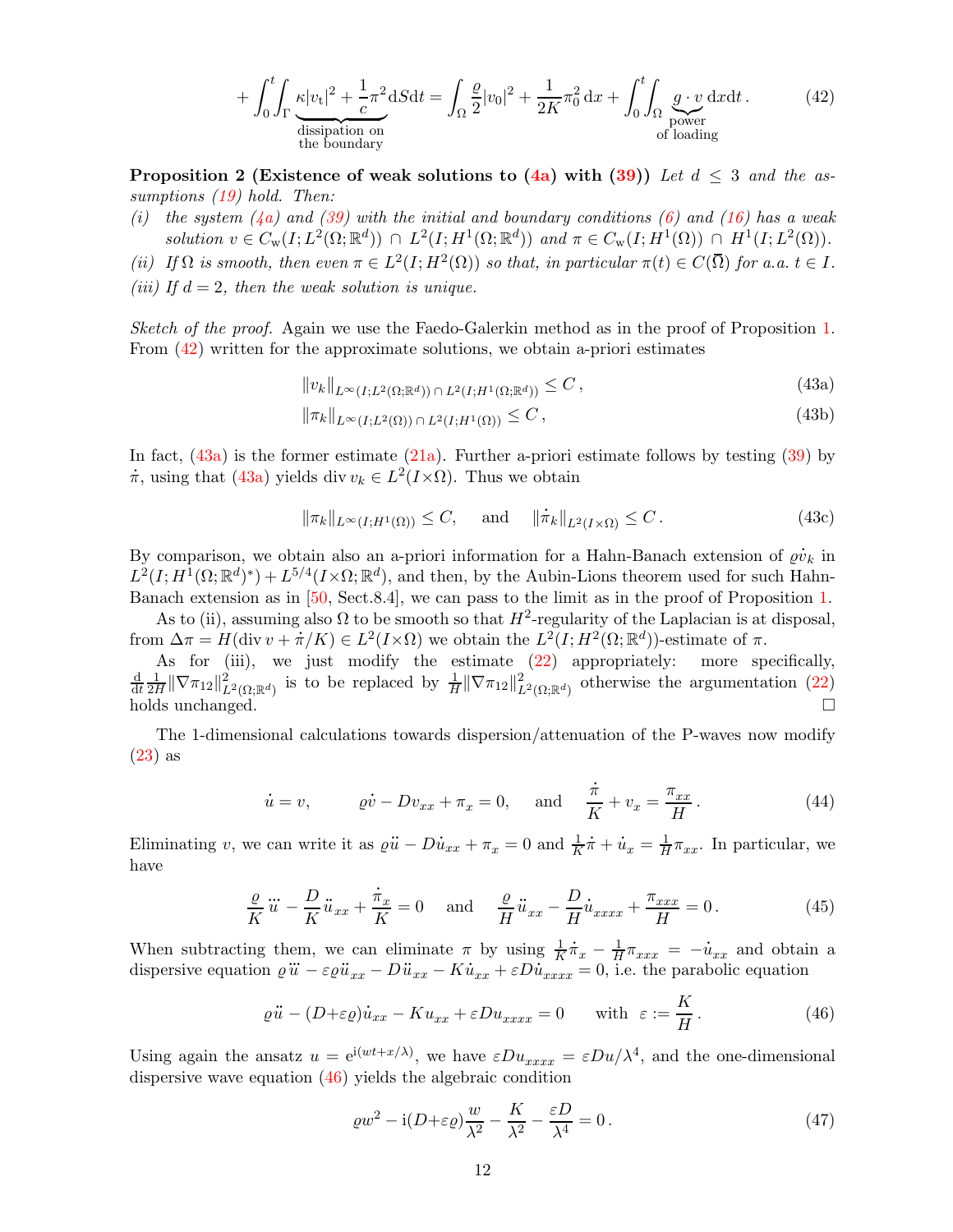Considering again  $w = \omega + i\gamma$ , the Kramers-Kronig's relations [\(26\)](#page-7-6) now looks as

<span id="page-12-0"></span>
$$
\varrho(\omega^2 - \gamma^2) = \frac{K}{\lambda^2} + \frac{\varepsilon D}{\lambda^4} - (D + \varepsilon \varrho) \frac{\gamma}{\lambda^2} \quad \text{and} \quad 2\varrho\gamma = \frac{D + \varepsilon \varrho}{\lambda^2}.
$$
 (48)

From the latter equation we can read that  $\gamma = (D+\varepsilon g)/(2\rho\lambda^2)$  and then, realizing that the speed of waves  $v = \omega^2 \lambda^2$ , the former equation in [\(48\)](#page-12-0) yields

$$
v = v(\lambda) = \sqrt{\frac{K}{\varrho} + \frac{\varepsilon D}{\varrho \lambda^2} - (D + \varepsilon \varrho) \frac{\gamma}{\varrho} + \lambda^2 \gamma^2} = \sqrt{\frac{K}{\varrho} - \frac{(D - \varepsilon \varrho)^2}{4\varrho^2 \lambda^2}}.
$$

Like  $(28)$ , we can see again the normal dispersion with the effect that high-frequency waves cannot propagate at all. Again,  $\gamma$  determines the attenuation which naturally rises for higher frequencies.

Remark 4 (Multipolar fluids) Another enhancement by dissipative gradient terms can exploit the concept of the 2nd-grade nonsimple fluids, devised by E. Fried and M. Gurtin [\[33,](#page-21-19) [34\]](#page-21-20) and earlier, even more generally and nonlinearly as multipolar fluids, by J. Nečas at al. [\[6,](#page-20-18) [44,](#page-21-21) [45\]](#page-21-22). More specifically, the 2nd-grade multipolar variant of the model  $(4a)$  with  $(39)$  reads as

<span id="page-12-5"></span><span id="page-12-3"></span>
$$
\varrho \dot{v} + \varrho (v \cdot \nabla) v - \operatorname{div} (\mathbb{D}e(v) - \pi \mathbb{I} - \operatorname{div} (\mathbb{H} \nabla e(v))) = g - \frac{\varrho}{2} (\operatorname{div} v) v,
$$
(49a)

<span id="page-12-6"></span><span id="page-12-4"></span>
$$
\frac{1}{K}\dot{\pi} + \text{div}\,v = \frac{1}{H}\Delta\pi\tag{49b}
$$

with  $\mathbb H$  a positive-definite tensor of hyper-viscous moduli. This needs enhancement of the boundary condition  $(16)$ , say

$$
v_{\mathbf{n}} = 0, \qquad (\sigma \vec{n} - \text{div}_{\mathbf{s}}(\mathbb{H} \nabla e(v)\vec{n}))_{\mathbf{t}} + \kappa v_{\mathbf{t}} = 0, \quad \text{and} \quad \mathbb{H} \nabla e(v) \colon (\vec{n} \otimes \vec{n}) = 0 \tag{50}
$$

where  $\sigma = \mathbb{D}e(v) - \pi \mathbb{I}$  and where "div<sub>S</sub>" is the surface divergence defined as  $\text{div}_{S}(\cdot) = \text{tr}(\nabla_{\!S}(\cdot))$ with tr(·) denoting the trace and  $\nabla_{\mathbf{s}}$  denoting the surface gradient given by  $\nabla_{\mathbf{s}}v = (\mathbb{I} - \vec{n} \otimes \vec{n})\nabla v =$  $\nabla v - \frac{\partial v}{\partial \vec{n}} \vec{n}$ . This model gives a new term  $\mathbb{H} \nabla e(v)$ :  $\nabla e(v)$  into the dissipation rate in the energetics [\(42\)](#page-11-0), which improves the estimate [\(43a\)](#page-11-1) by replacing  $H^1(\Omega;\mathbb{R}^d)$  by  $H^2(\Omega;\mathbb{R}^d)$ . The analysis of the dispersion is more involved:  $(44)$  now looks as .

$$
\dot{u} = v, \qquad \dot{\varrho v} - Dv_{xx} + \pi_x + hv_{xxxx} = 0, \quad \text{and} \quad \frac{\dot{\pi}}{K} + v_x = \frac{\pi_{xx}}{H}.
$$
 (51)

with  $h > 0$  related to  $\mathbb{H} = [h]$  in the 1-dimensional situation, while [\(45\)](#page-11-4) expands by the terms  $h\ddot{u}_{xxxx}$  and  $h\dot{u}_{xxxxxx}$ . The dispersive equation [\(46\)](#page-11-2) thus expands as

<span id="page-12-2"></span><span id="page-12-1"></span>
$$
\varrho \ddot{u} - (D + \varepsilon \varrho) \dot{u}_{xx} - K u_{xx} + \varepsilon D u_{xxxx} + hK \ddot{u}_{xxxx} - h\varepsilon \dot{u}_{xxxxxx} = 0.
$$

Moreover, one can also think about combination of this dissipative multipolar concept with the conservative-gradient models as [\(31\)](#page-8-0). This would lead to the system

$$
\varrho \dot{v} + \varrho (v \cdot \nabla) v - \operatorname{div} (\mathbb{D}e(v) - (\pi - \ell^2 \Delta \pi) \mathbb{I} - \operatorname{div} (\mathbb{H} \nabla e(v))) = g - \frac{\varrho}{2} (\operatorname{div} v) v, \qquad (52a)
$$
  

$$
\dot{\pi} + K \operatorname{div} v = 0
$$
 (52b)

$$
\dot{\pi} + K \operatorname{div} v = 0. \tag{52b}
$$

The energetics of  $(52)$  when completed by the boundary conditions  $(32)$  can be revealed by using again the calculus [\(33\)](#page-9-5). This gives again the energy balance [\(18\)](#page-5-2) only with H replaced by  $\ell^2/K$ and with c replaced by  $c/\ell^2$ , and here in addition with the dissipation rate  $\mathbb{H}\nabla e(v)$ :  $\nabla e(v)$ . The estimate like [\(67\)](#page-16-0) below will yield uniqueness. The strain-rate gradient versus pressure gradient are gradient-theoretical concepts known as Aifantis [\[1–](#page-19-1)[3\]](#page-19-2) versus Eringen [\[28\]](#page-20-11), respectively. In [\(52a\)](#page-12-2), we combined both concepts.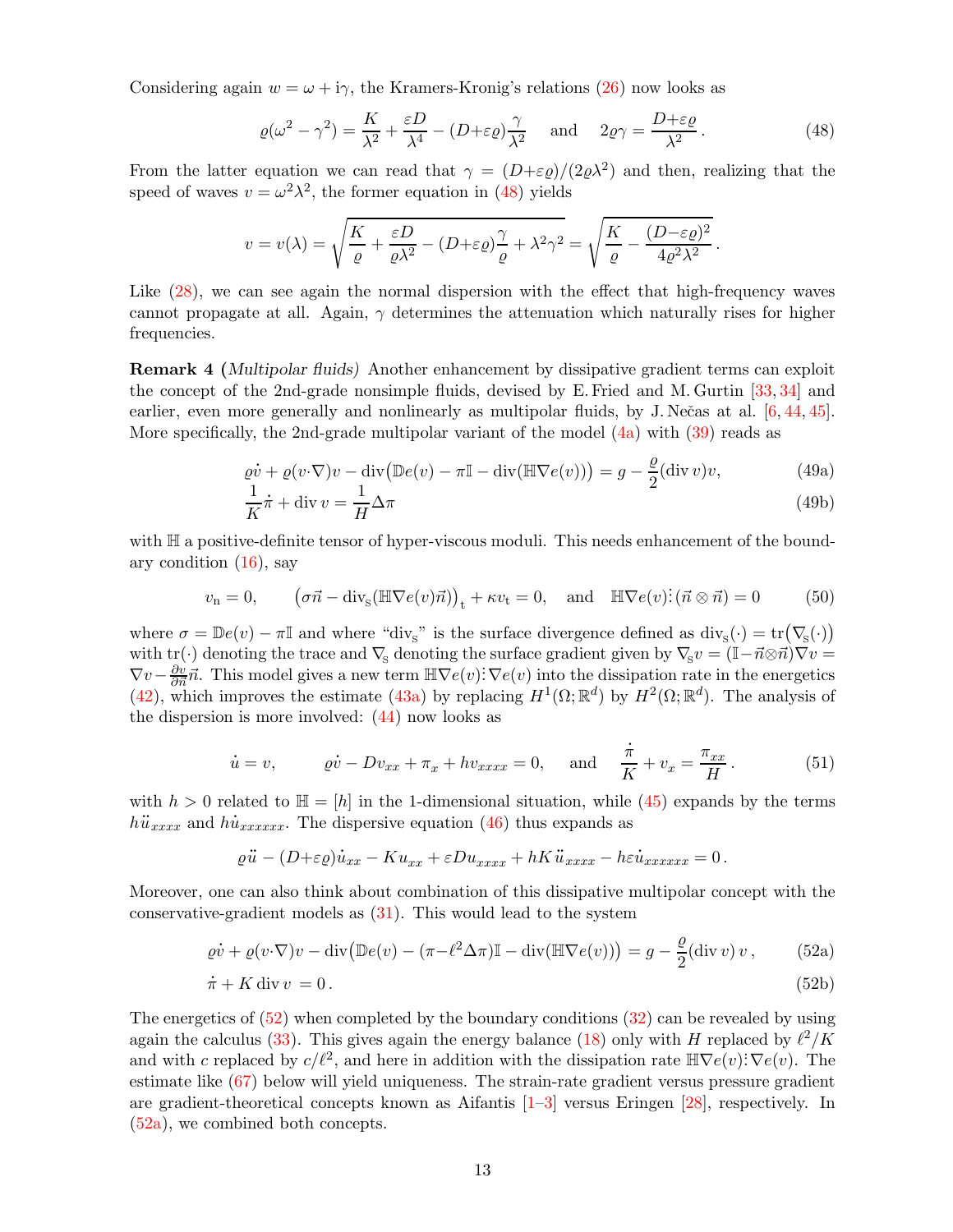## <span id="page-13-0"></span>5 Truly convective "semi-compressible" models

All the above models may still be referred under the name "quasi" because they are not fully mechanically consistent when mixing convective time derivative in  $(4a)$  or in  $(31a)$  or  $(49a)$ , i.e. the Eulerian description, with the partial time derivative in  $(4b)$ ,  $(15)$ ,  $(39)$ , or  $(49b)$ , i.e. the Lagrangian description. Now we want to improve (some of) these models to be formulated consistently fully convectively, i.e. in Eulerian coordinates. It is also likely that the criticism [\[47\]](#page-21-18) of the diffusive term in  $(39)$  or  $(49)$  because of lack of Galilean invariance is thus suppressed so that the justification of these diffusive terms in [\[55\]](#page-21-17) is fully in effect.

In fact, the derivation of the quasi-incompressible model  $(4b)$  from the fully-compressible equation [\(1a\)](#page-1-1) under the small perturbation ansatz  $(3)$  was not precise. In fact, from (1a) when using  $(3)$ , we have

$$
\varrho \frac{1}{K} \dot{\pi} + v \cdot \nabla \left( \varrho \frac{\pi}{K} \right) + \varrho \left( 1 + \frac{\pi}{K} \right) \operatorname{div} v = 0, \quad \text{i.e.} \quad \frac{\dot{\pi} + v \cdot \nabla \pi}{K + \pi} + \operatorname{div} v = 0. \tag{53}
$$

Instead of [\(4b\)](#page-2-3), it should lead rather to

<span id="page-13-5"></span><span id="page-13-1"></span>
$$
\frac{1}{K}(\dot{\pi} + v \cdot \nabla \pi) + \text{div}\,v = 0\tag{54}
$$

when assuming  $|\pi| \ll K$  to replace the coefficient  $1/(K+\pi)$  by  $1/K$ . Mechanically, one can say that replacing the extensive variable (density)  $\rho$  in [\(1\)](#page-1-4) by the intensive variable (pressure)  $\pi$  in [\(4\)](#page-2-0), should lead to replacement the transport equation [\(1a\)](#page-1-1) for the extensive variable  $\rho$  by a transport equation [\(54\)](#page-13-1) for the intensive variable  $\pi$ ; let us remind that intensive variables are those whose magnitude is independent of the size of the system (volume) whereas the extensive ones are those whose magnitude is additive for subsystems.

However, replacement of [\(1a\)](#page-1-1) by [\(54\)](#page-13-1) brings analytical difficulties because  $\nabla \pi$ , similarly as in the nonconvective variant  $(4a)$ , is not a-priori estimated in the model  $(4a)$  with  $(54)$ . Even the by-part integration  $\int_{\Omega} (v \cdot \nabla \pi) \tilde{\pi} \,dx = -\int_{\Omega} \pi (v \cdot \nabla \tilde{\pi}) + \pi (\text{div } v) \tilde{\pi} \,dx$  which could eliminate  $\nabla \pi$ from a weak formulation seems problematic because then one would need a strong convergence in  $\nabla v$  or in  $\pi$ , which does not seem directly at disposal. Similarly, the convective modification of the model [\(4a\)](#page-2-1) with [\(15\)](#page-4-4) from Section [3](#page-4-0) seems analytically problematic.

Yet, some of the above discussed models bear the physically relevant convective modification which is simultaneously amenable for analysis. In particular, for  $(39)$ , the force-equilibrium equation  $(4a)$  is to be now slightly modified to obtain the model

<span id="page-13-3"></span>
$$
\varrho \dot{v} + \varrho (v \cdot \nabla) v - \operatorname{div} \left( \mathbb{D}e(v) - \left( \frac{\pi^2}{2K} + \pi \right) \mathbb{I} \right) = g - \frac{\varrho}{2} (\operatorname{div} v) v , \qquad (55a)
$$

<span id="page-13-4"></span><span id="page-13-2"></span>
$$
\frac{1}{K}(\dot{\pi} + v \cdot \nabla \pi) + \text{div}\,v = \frac{1}{H}\Delta\pi.
$$
\n(55b)

Beside the "hydrostatic" pressure  $\pi$ , we now also see an "internal" pressure due to the elastic energy  $\pi^2/(2K)$  in [\(55a\)](#page-13-2). This contribution due to internal energy (here elastic but it can also be e.g. magnetic or chemical) is a thermodynamically justified effect, cf. e.g. [\[41\]](#page-21-23), which disappears only in ideally incompressible models. Here, it arises when using the Green formula

$$
\int_{\Omega} \pi v \cdot \nabla \pi \, dx = \int_{\Gamma} \pi^2 v \cdot \vec{n} \, dS - \int_{\Omega} \text{div}(\pi v) \pi \, dx
$$

$$
= \int_{\Gamma} \pi^2 v \cdot \vec{n} \, dS - \int_{\Omega} (\nabla \pi \cdot v) \pi + \pi^2 \text{div} \, v \, dx
$$

$$
= \int_{\Gamma} \frac{1}{2} \pi^2 v \cdot \vec{n} \, dS - \int_{\Omega} \frac{1}{2} \pi^2 \text{div} \, v \, dx,
$$
(56)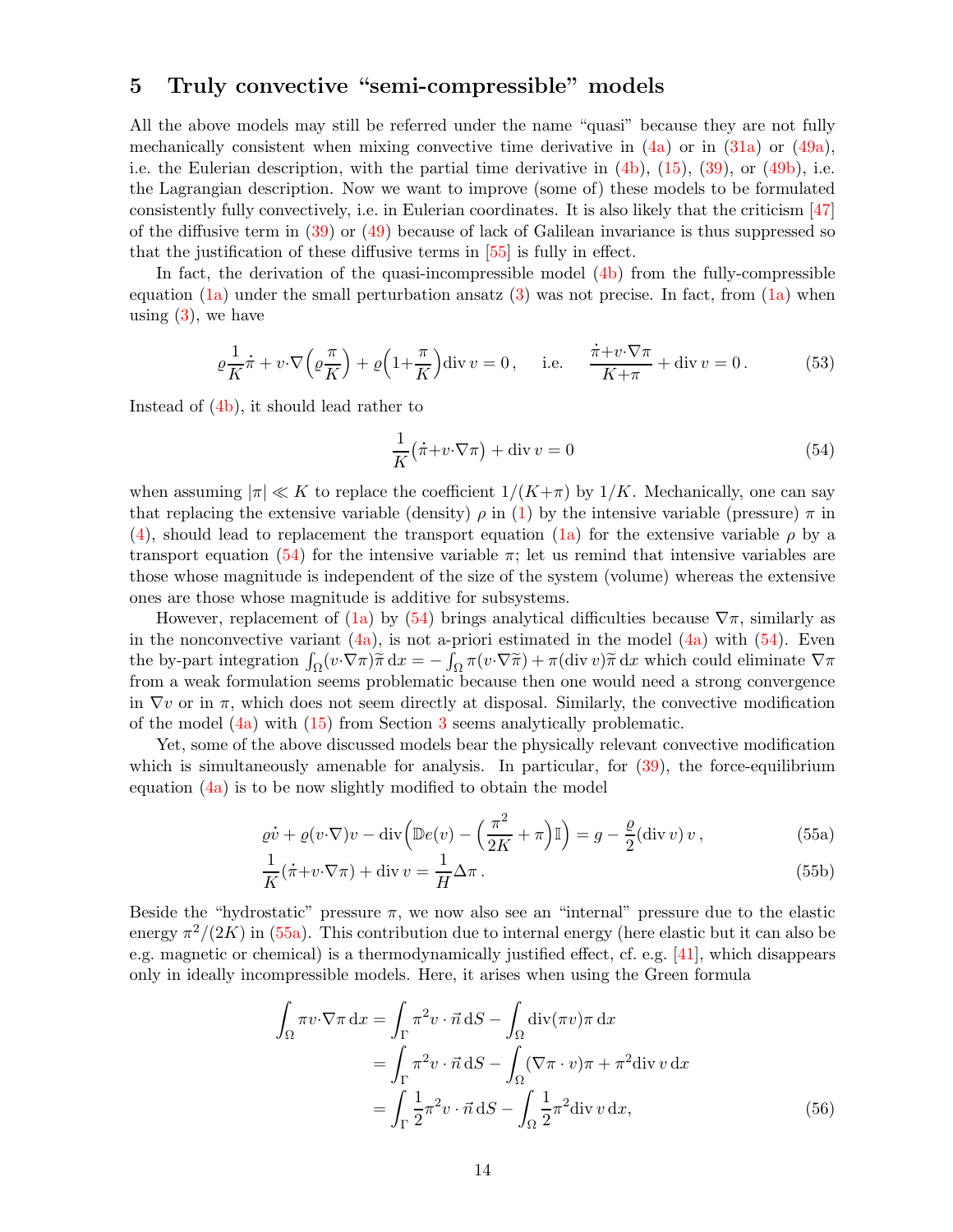so that the calculus [\(41\)](#page-10-2) now enhances as

<span id="page-14-0"></span>
$$
\int_{\Omega} \nabla \pi \cdot v \, dx - \int_{\Gamma} \pi \left( v \cdot \vec{n} \right) dS = \int_{\Omega} \pi \left( \frac{1}{K} \dot{\pi} + \frac{1}{K} v \cdot \nabla \pi - \frac{1}{H} \Delta \pi \right) dx
$$
\n
$$
= \frac{d}{dt} \int_{\Omega} \frac{\pi^2}{2K} dx + \int_{\Omega} \frac{1}{H} |\nabla \pi|^2 - \frac{\pi^2}{2K} \operatorname{div} v \, dx + \int_{\Gamma} \frac{\pi^2}{2K} v \cdot \vec{n} - \frac{1}{H} \pi (\nabla \pi \cdot \vec{n}) dS. \tag{57}
$$

The boundary conditions can again be considered as in [\(16\)](#page-4-5).

The energetics [\(42\)](#page-11-0) remains the same because the additional terms  $\frac{1}{2K}\pi^2$  in [\(57\)](#page-14-0) just cancel with the additional pressure terms coming by the test of  $(55a)$  by v and using the enhanced boundary condition [\(32\)](#page-8-1).

**Proposition 3 (Existence of weak solutions to [\(55\)](#page-13-3))** Let  $d \leq 3$ ,  $\varrho, K, H, c > 0, \kappa \geq 0, \mathbb{D}$ be symmetric positive definite, and  $(19)$  hold. Then the system  $(55)$  with the boundary conditions [\(16\)](#page-4-5) possesses a weak solution  $v \in C_w(I; L^2(\Omega; \mathbb{R}^d)) \cap L^2(I; H^1(\Omega; \mathbb{R}^d))$  and  $\pi \in C_w(I; H^1(\Omega))$ .

Sketch of the proof. Again we consider the Galerkin approximation. The a-priori estimates  $(43a,b)$  $(43a,b)$  remain the same. The a-priori estimate for  $\rho v_k$  (in its Hahn-Banach extension) in in  $L^2(I; H^1(\Omega;\mathbb{R}^d)^*) + L^{5/4}(I \times \Omega;\mathbb{R}^d)$  and the estimate [\(43c\)](#page-11-6) are slightly weakened here because of the mentioned additional pressure  $\frac{1}{2K}\pi^2$  in [\(55a\)](#page-13-2), bounded in  $L^1(I;L^3(\Omega))$ , and because<br>of the term  $v \cdot \nabla \pi$  in [\(55b\)](#page-13-4). As for  $\pi$ , in fact we can now only estimate it by comparison of the term  $v \cdot \nabla \pi$  in (55b). As for  $\pi$ , in fact we can now only estimate it by comparison  $\dot{\pi}_k = \frac{K}{H} \Delta \pi_k - K \text{div} \, v_k - v_k \cdot \nabla \pi_k$  understood in its Galerkin identity after its Hahn-Banach extension uniformly in the space  $L^{\infty}(I; H^1(\Omega)^*) + L^2(I; L^{3/2}(\Omega))$  when realizing that  $v \cdot \nabla \pi \in$  $L^2(I; L^{3/2}(\Omega))$  for  $d = 3$ . Thus we can rely on

<span id="page-14-1"></span>
$$
\|\varrho \dot{v}_k\|_{L^1(I;H^1(\Omega;\mathbb{R}^d)^*)+L^{5/4}(I\times\Omega;\mathbb{R}^d)} \le C \quad \text{and} \tag{58a}
$$
\n
$$
\|\dot{\pi}_k\|_{C^1(I;H^1(\Omega;\mathbb{R}^d)^*)+L^{5/4}(I\times\Omega;\mathbb{R}^d)} \le C \tag{58b}
$$

<span id="page-14-6"></span><span id="page-14-5"></span><span id="page-14-3"></span><span id="page-14-2"></span>
$$
\|\dot{\pi}_k\|_{L^{\infty}(I;H^1(\Omega)^*)+L^2(I;L^{3/2}(\Omega))} \leq C.
$$
\n(58b)

The convergence in the additional nonlinear term  $v_k \cdot \nabla \pi_k$  in [\(55b\)](#page-13-4) is easy because  $\nabla \pi_k$ converge weakly\* in  $L^2(I \times \Omega; \mathbb{R}^d)$  due to [\(43b\)](#page-11-7) while  $v_k$  converge strongly in  $L^2(I \times \Omega; \mathbb{R}^d)$  due to [\(43a\)](#page-11-1) and the Aubin-Lions compact-embedding theorem using also [\(58a\)](#page-14-1). In addition, we need strong convergence of  $\pi_k$  in the additional pressure  $\frac{1}{2K}\pi_k^2$ , which is again simple when using the Aubin-Lions theorem with [\(58b\)](#page-14-2) with the only technicality that  $\dot{\pi}_k$  in (58b) is to be understood Aubin-Lions theorem with [\(58b\)](#page-14-2) with the only technicality that  $\dot{\pi}_k$  in (58b) is to be understood as a Hahn-Banach extension or the estimate [\(58b\)](#page-14-2) is to be weakened by using only seminorms, cf. [\[50,](#page-21-9) Sect.8.4].

One should note that the rigorous energy conservation behind the model [\(55\)](#page-13-3) is not granted . by our estimates because the inertial force  $\varrho\dot{v}$  does not enjoy enough regularity to be eligible for being tested by v. Also the uniqueness for  $d = 3$  is not obvious, cf. Remark [9.](#page-18-1) For these reasons, one may still consider the fully convective variant of the multipolar model [\(49\)](#page-12-5), which looks as

$$
\varrho \dot{v} + \varrho (v \cdot \nabla) v - \operatorname{div} \left( \mathbb{D}e(v) - \left( \frac{\pi^2}{2K} + \pi \right) \mathbb{I} - \operatorname{div}(\mathbb{H} \nabla e(v)) \right) = g - \frac{\varrho}{2} (\operatorname{div} v) v, \tag{59a}
$$

<span id="page-14-4"></span>
$$
\frac{1}{K}(\dot{\pi} + v \cdot \nabla \pi) + \text{div}\,v = \frac{1}{H}\Delta \pi.
$$
\n(59b)

together with the boundary conditions  $(16)$  combined with  $(50)$ , i.e. here

$$
v_{\rm n} = 0, \qquad (\sigma \vec{n} - \text{div}_{\rm s}(\mathbb{H} \nabla e(v)\vec{n}))_{\rm t} + \kappa v_{\rm t} = 0 \quad \text{with} \quad \sigma = \mathbb{D}e(v) - \left(\frac{\pi^2}{2K} + \pi\right)\mathbb{I},
$$
  

$$
\mathbb{H} \nabla e(v) : (\vec{n} \otimes \vec{n}) = 0, \quad \text{and} \quad \frac{1}{H} \nabla \pi \cdot \vec{n} + \frac{\pi}{c} = 0.
$$
 (60)

This allows for improving the estimate of  $\dot{\pi}$  from [\(58b\)](#page-14-2). Another important attribute of the semi-compressible convective multipolar model [\(59\)](#page-14-3) is that it allows for uniqueness even in 3-dimensional situations.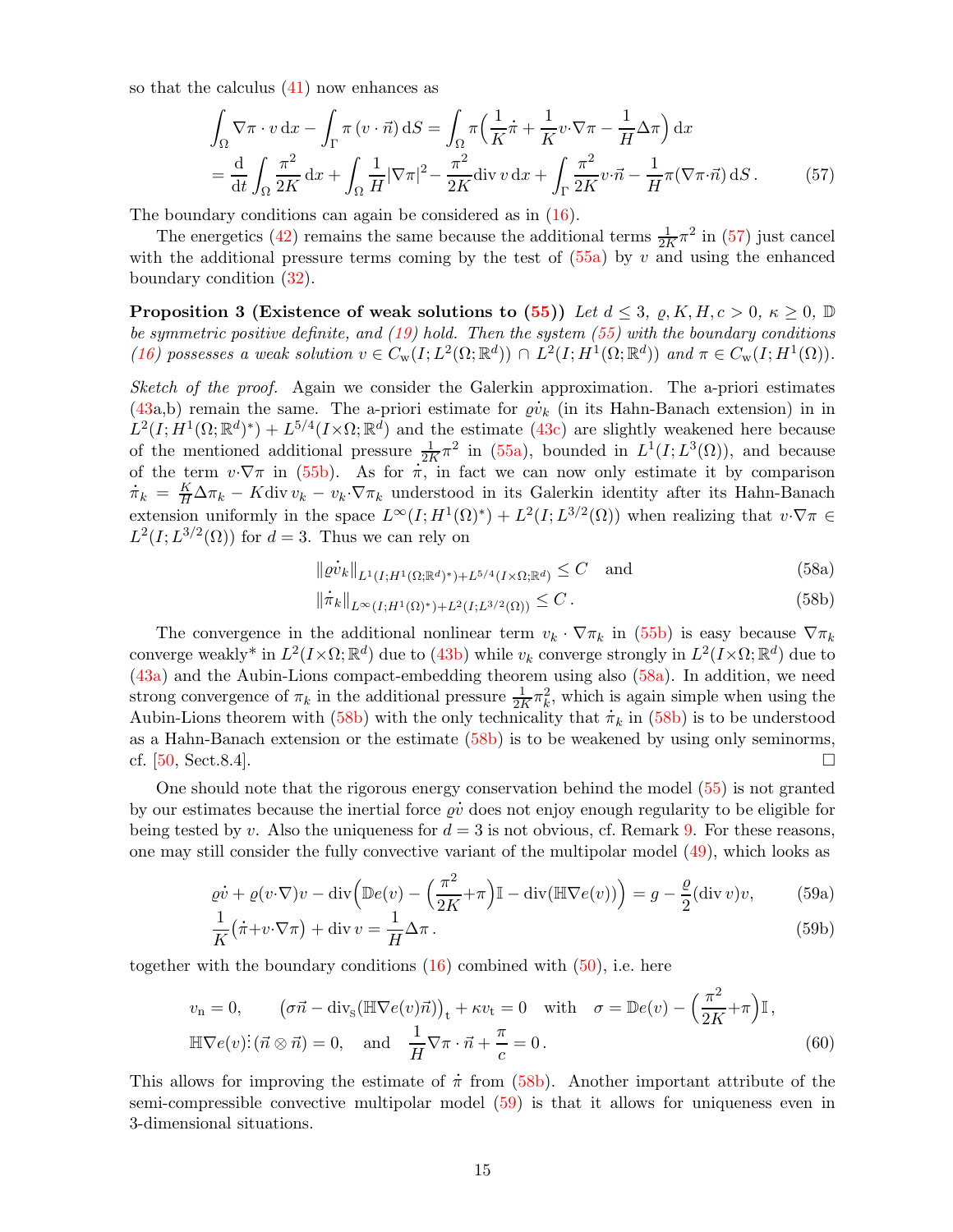**Proposition 4 (Weak solutions to [\(59\)](#page-14-3)–[\(60\)](#page-14-4))** Let  $d \leq 3$ ,  $\varrho$ , K, H,  $c > 0$ ,  $\kappa \geq 0$ ,  $\mathbb{D}$  and  $\mathbb{H}$ be symmetric positive definite, and let

$$
g \in L^2(I \times \Omega; \mathbb{R}^d), \quad v_0 \in H^1(\Omega; \mathbb{R}^d), \quad \text{and} \quad \pi_0 \in H^1(\Omega)
$$
 (61)

hold. Then:

- (i) the system  $(59)$  with the initial and boundary conditions  $(6)$  and  $(50)$  has a unique weak solution  $v \in C_{\rm w}(I; H^1(\Omega;\mathbb{R}^d)) \cap L^2(I; H^2(\Omega;\mathbb{R}^d))$  and  $\pi \in C_{\rm w}(I; H^1(\Omega)) \cap H^1(I; L^2(\Omega)).$ Moreover,  $\Delta \pi \in L^2(I \times \Omega)$ .
- (ii) This weak solution conserves energy. More specifically, for any  $t \in I$  it holds

$$
\int_{\Omega} \frac{\varrho}{2} |v(t)|^2 + \frac{\pi(t)^2}{2K} dx + \int_0^t \int_{\Omega} \mathbb{D}e(v) \cdot e(v) + \mathbb{H} \nabla e(v) \cdot \nabla e(v) + \frac{|\nabla \pi|^2}{H} dx dt + \int_0^t \int_{\Gamma} \kappa |v_t|^2 + \frac{\pi^2}{c} dS dt = \int_{\Omega} \frac{\varrho}{2} |v_0|^2 + \frac{\pi^2}{2K} dx + \int_0^t \int_{\Omega} g \cdot v dx dt.
$$
 (62)

(iii) If  $\Omega$  is smooth, then even  $v \in L^2(I; H^4(\Omega; \mathbb{R}^d))$  and  $\pi \in L^2(I; H^2(\Omega))$  and [\(59\)](#page-14-3) holds a.e. on  $I \times Ω$ .

*Proof.* First, testing [\(55a\)](#page-13-2) in its Galerkin approximation by the Galerkin approximation  $v_k$  of v and using the calculus  $(57)$  for  $(59b)$ , we obtain the energy balance  $(62)$  for the approximate solutions. Of course, [\(59b\)](#page-14-5) is understood here in its Galerkin approximation for which the test by  $\pi_k$  used in [\(57\)](#page-14-0) is legitimate. From this, one can read the a-priori estimates

<span id="page-15-0"></span>
$$
||v_k||_{L^{\infty}(I;L^2(\Omega;\mathbb{R}^d)) \cap L^2(I;H^2(\Omega;\mathbb{R}^d))} \leq C ,
$$
\n(63a)

<span id="page-15-5"></span><span id="page-15-2"></span><span id="page-15-1"></span>
$$
\|\pi_k\|_{L^{\infty}(I;L^2(\Omega))\,\cap\,L^2(I;H^1(\Omega))}\leq C\,.
$$
\n(63b)

Second, by testing [\(59b\)](#page-14-5) by  $\dot{\pi}_k$ , we obtain

$$
\int_{\Omega} \frac{1}{K} |\dot{\pi}_k|^2 + \frac{1}{2H} \frac{\partial}{\partial t} |\nabla \pi_k|^2 \, \mathrm{d}x + \int_{\Gamma} \frac{1}{2c} \frac{\partial}{\partial t} |\pi_k|^2 \, \mathrm{d}S = -\int_{\Omega} \left( \frac{1}{K} v_k \cdot \nabla \pi_k + \mathrm{div} \, v_k \right) \dot{\pi}_k \, \mathrm{d}x
$$
  

$$
\leq \frac{1}{K} ||v_k||_{L^{\infty}(\Omega; \mathbb{R}^d)}^2 ||\nabla \pi||_{L^2(\Omega; \mathbb{R}^d)}^2 + K ||\mathrm{div} \, v_k||_{L^2(\Omega)}^2 + \frac{1}{2K} ||\dot{\pi}_k||_{L^2(\Omega)}^2.
$$

Using the embedding  $H^2(\Omega) \subset L^{\infty}(\Omega)$  so that

$$
\left\{ t \mapsto ||v_k(t)||_{L^{\infty}(\Omega; \mathbb{R}^d)}^2 \right\}_{k \in \mathbb{N}} \text{ is bounded in } L^1(I) \tag{64}
$$

due to [\(63a\)](#page-15-1), by the Gronwall inequality we improve the estimate [\(63b\)](#page-15-2) as

<span id="page-15-4"></span><span id="page-15-3"></span>
$$
\|\pi_k\|_{L^{\infty}(I;H^1(\Omega)) \cap H^1(I;L^2(\Omega))} \leq C.
$$
\n(65)

Third, let us realize that, by [\(65\)](#page-15-3),  $\text{div}(\pi_k^2 \mathbb{I}/2) = \pi_k \nabla \pi_k$  is bounded in  $L^{\infty}(I; L^3(\Omega; \mathbb{R}^d))$ . Third, let us realize that, by (65),  $\text{div}(\pi_k^2 \mathbb{I}/2) = \pi_k \nabla \pi_k$  is bounder Therefore, we can test [\(59a\)](#page-14-6) in its Galerkin approximation by  $\dot{v}_k$ . Thus

$$
\int_{\Omega} \varrho |\dot{v}_k|^2 \, \mathrm{d}x + \frac{1}{2} \frac{\mathrm{d}}{\mathrm{d}t} \int_{\Omega} \mathbb{D}e(v_k) : e(v_k) + \mathbb{H} \nabla e(v_k) : \nabla e(v_k) \, \mathrm{d}x =
$$
\n
$$
= \int_{\Omega} g \cdot \dot{v}_k - \frac{\pi_k}{2K} \nabla \pi_k \cdot \dot{v}_k - \nabla \pi_k \cdot \dot{v}_k - (v_k \cdot \nabla) v_k \cdot \dot{v}_k - \frac{\varrho}{2} (\text{div } v_k) v_k \cdot \dot{v}_k \, \mathrm{d}x.
$$

The first right-hand side term is to be estimated as  $\int_{\Omega} g \cdot$  $\dot{v}_k \, dx \leq \frac{\varrho}{2}$  $\frac{1}{2}$   $\parallel$  $\dot{v}_k\|_{L^2(\Omega;\mathbb{R}^d)}^2 + + \frac{1}{2\varrho} \|g\|_{L^2(\Omega;\mathbb{R}^d)}^2;$ here the assumption  $g \in L^2(I \times \Omega; \mathbb{R}^d)$  is employed. When estimating the last two term as

$$
- \int_{\Omega} (v_k \cdot \nabla) v_k \cdot \dot{v}_k + \frac{\varrho}{2} (\text{div } v_k) v_k \cdot \dot{v}_k \, dx \leq \frac{\varrho}{2} ||\dot{v}_k||^2_{L^2(\Omega; \mathbb{R}^d)}
$$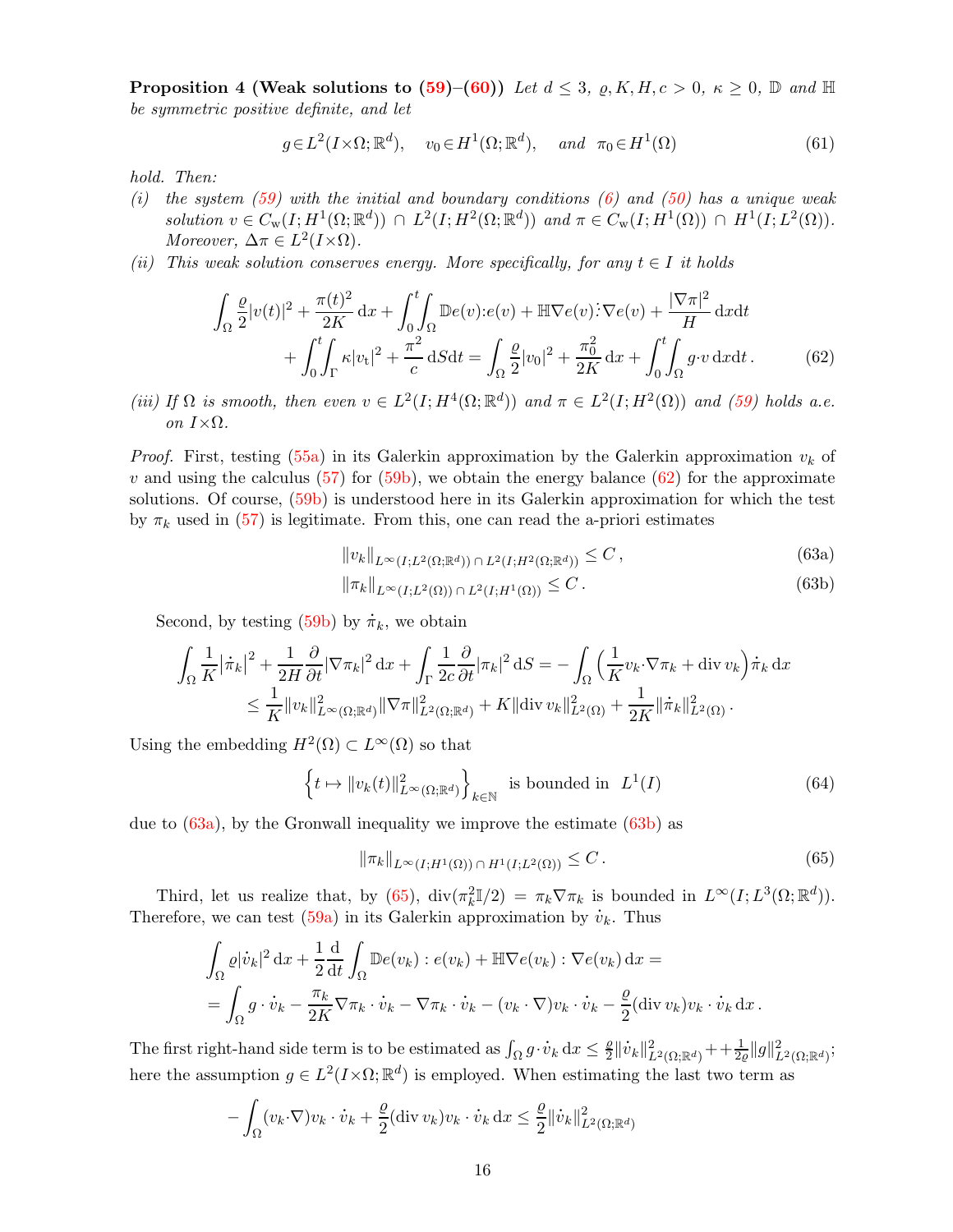<span id="page-16-2"></span>+ 
$$
C_{\varrho} ||v_k||^2_{L^{\infty}(\Omega; \mathbb{R}^d)} (||v_k||^2_{L^2(\Omega; \mathbb{R}^d)} + ||e(v_k)||^2_{L^2(\Omega; \mathbb{R}^{d \times d})})
$$

with some  $C_{\rho}$  depending on  $\varrho$  and involving also a constant from the Korn inequality on  $\Omega$ , and when using again  $(64)$ , by the Gronwall inequality we still obtain the estimate

$$
\|\dot{v}_k\|_{L^2(I\times\Omega;\mathbb{R}^d)} \leq C \quad \text{ and } \quad \|e(v_k)\|_{L^\infty(I;H^1(\Omega;\mathbb{R}^{d\times d}))} \leq C. \tag{66}
$$

The limit passage of selected weakly<sup>\*</sup> convergent subsequences towards weak solutions  $(v, \pi)$ to [\(59\)](#page-14-3) is then easy. Then, from [\(59b\)](#page-14-5) we can also see that  $\Delta \pi = \frac{H}{K}$  $\frac{H}{K}(\dot{\pi} + v \cdot \nabla \pi) + H \operatorname{div} v \in$  $L^2(I \times \Omega)$  due to [\(65\)](#page-15-3).

As to the uniqueness, enhancing the calculus [\(22\)](#page-6-1), we have for a.a. time instances  $t \in I$  (with t omitted in the following formulas for notational simplicity) that

$$
\begin{split}\n\|\sqrt{\mathbb{D}}e(v_{12})\|_{L^{2}(\Omega;\mathbb{R}^{d\times d})}^{2} + \|\sqrt{\mathbb{H}}\nabla e(v_{12})\|_{L^{2}(\Omega;\mathbb{R}^{d\times d\times d})}^{2} \\
&+ \frac{1}{2H}\|\nabla\pi_{12}\|_{L^{2}(\Omega;\mathbb{R}^{d})}^{2} + \frac{\mathrm{d}}{\mathrm{d}t}\left(\frac{\varrho}{2}\|v_{12}\|_{L^{2}(\Omega;\mathbb{R}^{d})}^{2} + \frac{1}{2K}\|\pi_{12}\|_{L^{2}(\Omega)}^{2}\right) \\
&= \int_{\Omega}\varrho\big((v_{2}\cdot\nabla)v_{2} - v_{1}\cdot\nabla)v_{1}\big)\cdot v_{12} + \frac{\varrho}{2}\big((\text{div }v_{2})v_{2} - (\text{div }v_{1})v_{1}\big)\cdot v_{12} \\
&+ \frac{1}{K}\big(|\pi_{1}|^{2} - |\pi_{2}|^{2}\big)\mathbb{I}: e(v_{12}) + \frac{1}{K}\big(v_{1}\cdot\nabla\pi_{1} - v_{2}\cdot\nabla\pi_{2}\big)\pi_{12}\,\mathrm{d}x \\
&= \int_{\Omega}\varrho\big((v_{12}\cdot\nabla)v_{1} + \frac{1}{2}(\text{div }v_{12})v_{2} + (v_{2}\cdot\nabla)v_{12} + \frac{1}{2}(\text{div }v_{1})v_{12}\big)\cdot v_{12} \\
&+ \frac{1}{K}\big((\pi_{1}+\pi_{2})\,\mathrm{div}\,v_{12} + v_{12}\cdot\nabla\pi_{1} + v_{2}\cdot\nabla\pi_{12}\big)\pi_{12}\,\mathrm{d}x\,. \end{split} \tag{67}
$$

where  $v_{12} := v_1 - v_2$  and  $\pi_{12} := \pi_1 - \pi_2$  for two weak solutions  $(v_1, \pi_1)$  and  $(v_2, \pi_2)$ . The particular terms on the right-hand side can be estimated by Hölder's and Young's inequalities. In particular, by the Gagliadro-Nirenberg inequality together with Korn's inequality for the 2nd-grade nonsimple materials [\[37,](#page-21-10) Sect. 5.2], we have

<span id="page-16-1"></span><span id="page-16-0"></span>
$$
\|v_{12}\|_{L^{r}(\Omega;\mathbb{R}^{d})}^{2} \leq C_{r} \Big( \|v_{12}\|_{L^{2}(\Omega;\mathbb{R}^{d})} \|\nabla^{2}v_{12}\|_{L^{2}(\Omega;\mathbb{R}^{d\times d\times d})} + \|v_{12}\|_{L^{2}(\Omega;\mathbb{R}^{d})}^{2} \Big)
$$
  

$$
\leq C_{r}' \Big( \|v_{12}\|_{L^{2}(\Omega;\mathbb{R}^{d})} \|\nabla e(v_{12})\|_{L^{2}(\Omega;\mathbb{R}^{d\times d\times d})} + \|v_{12}\|_{L^{2}(\Omega;\mathbb{R}^{d})}^{2} \Big)
$$

for any  $1 \le r \le 6$ . Here we will use it for  $r = 12/5$ . Thus, we can estimate

$$
\int_{\Omega} \varrho \Big( (v_{12} \cdot \nabla) v_{1} + \frac{1}{2} (\text{div } v_{1}) v_{12} \Big) \cdot v_{12} \, dx \leq \frac{3\varrho}{2} \|e(v_{1})\|_{L^{6}(\Omega; \mathbb{R}^{d \times d})} \|v_{12}\|_{L^{12/5}(\Omega; \mathbb{R}^{d})}^{2}
$$
\n
$$
\leq \frac{3\varrho C'_{r}}{2} \|e(v_{1})\|_{L^{6}(\Omega; \mathbb{R}^{d \times d})} \|v_{12}\|_{L^{2}(\Omega; \mathbb{R}^{d})} \Big( \|v_{12}\|_{L^{2}(\Omega; \mathbb{R}^{d})} + \|\nabla e(v_{12})\|_{L^{2}(\Omega; \mathbb{R}^{d \times d \times d})} \Big)
$$
\n
$$
\leq \epsilon \|\nabla e(v_{12})\|_{L^{2}(\Omega; \mathbb{R}^{d \times d \times d})}^{2}
$$
\n
$$
+ \left( \frac{3\varrho C'_{r}}{2} \|e(v_{1})\|_{L^{6}(\Omega; \mathbb{R}^{d \times d})} + \frac{9\varrho^{2} C'_{r}}{16\epsilon} \|e(v_{1})\|_{L^{6}(\Omega; \mathbb{R}^{d \times d})}^{2} \right) \|v_{12}\|_{L^{2}(\Omega; \mathbb{R}^{d})}^{2}, \qquad (68a)
$$
\n
$$
\int_{\Omega} \varrho \Big( \frac{1}{2} (\text{div } v_{12}) v_{2} + (v_{2} \cdot \nabla) v_{12} \Big) \cdot v_{12} \, dx
$$
\n
$$
\leq \frac{3\varrho}{2} \|v_{2}\|_{L^{\infty}(\Omega; \mathbb{R}^{d})} \|e(v_{12})\|_{L^{2}(\Omega; \mathbb{R}^{d \times d})}^{2} \|v_{12}\|_{L^{2}(\Omega; \mathbb{R}^{d})}^{2}
$$
\n
$$
\leq \epsilon \|e(v_{12})\|_{L^{2}(\Omega; \mathbb{R}^{d \times d})}^{2} + \frac{9\varrho^{2}}{16\epsilon} \|v_{2}\|_{L^{\infty}(\Omega; \mathbb{R}^{d})}^{
$$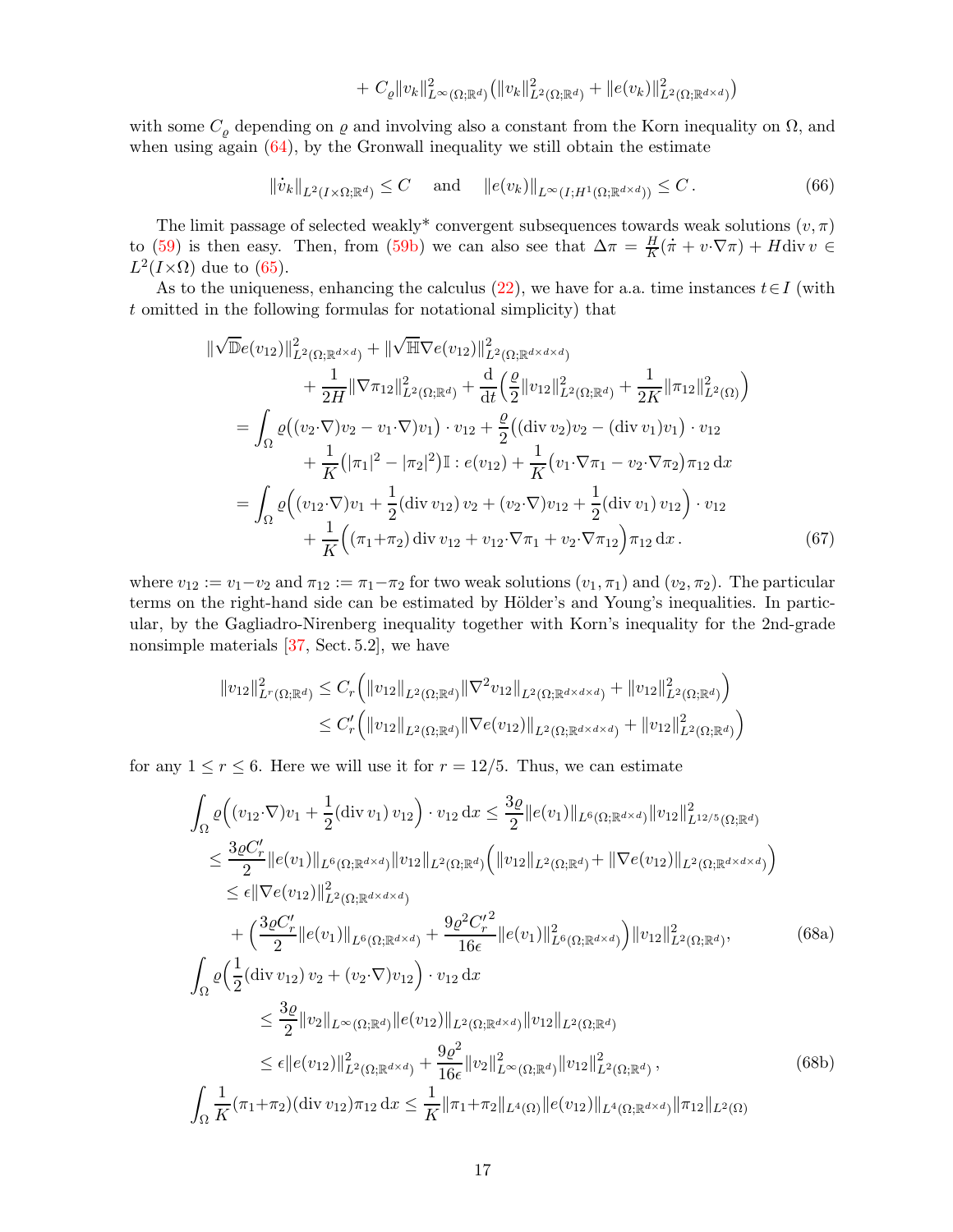$$
\leq \epsilon \|e(v_{12})\|_{L^{4}(\Omega;\mathbb{R}^{d\times d})}^{2} + \frac{1}{4\epsilon K^{2}} \|\pi_{1}+\pi_{2}\|_{L^{4}(\Omega)}^{2} \|\pi_{12}\|_{L^{2}(\Omega)}^{2}, \tag{68c}
$$

$$
\int_{\Omega} \frac{1}{K} (v_{12} \cdot \nabla \pi_1) \pi_{12} \, dx \le \frac{1}{K} \|v_{12}\|_{L^{\infty}(\Omega; \mathbb{R}^d)} \|\nabla \pi_1\|_{L^2(\Omega; \mathbb{R}^d)} \|\pi_{12}\|_{L^2(\Omega)} \n\le \epsilon \|v_{12}\|_{L^{\infty}(\Omega; \mathbb{R}^d)}^2 + \frac{1}{4\epsilon K^2} \|\nabla \pi_1\|_{L^2(\Omega; \mathbb{R}^d)}^2 \|\pi_{12}\|_{L^2(\Omega)}^2, \text{ and}
$$
\n(68d)

$$
\int_{\Omega} \frac{1}{K} (v_2 \cdot \nabla \pi_{12}) \pi_{12} \, dx \leq \|v_2\|_{L^{\infty}(\Omega; \mathbb{R}^d)} \|\nabla \pi_{12}\|_{L^2(\Omega; \mathbb{R}^d)} \|\pi_{12}\|_{L^2(\Omega)} \n\leq \epsilon \|\nabla \pi_{12}\|_{L^2(\Omega; \mathbb{R}^d)}^2 + \frac{1}{4\epsilon K^2} \|v_2\|_{L^{\infty}(\Omega; \mathbb{R}^d)}^2 \|\pi_{12}\|_{L^2(\Omega)}^2.
$$
\n(68e)

Taking  $\epsilon > 0$  small enough, the  $\epsilon$ -terms on the right-hand sides of [\(68\)](#page-16-1) can be absorbed in the left-hand side of [\(67\)](#page-16-0) and then, using that  $t \mapsto ||e(v_1(t))||^2_{L^6(\Omega;\mathbb{R}^{d\times d})}$ ,  $t \mapsto ||\pi_1(t)+\pi_2(t)||^2_{L^4(\Omega)}$  and  $t \mapsto ||v_1(t)||_{L^{\infty}(\Omega;\mathbb{R}^d)}^2 + ||\nabla \pi_1(t)||_{L^2(\Omega;\mathbb{R}^d)}^2$  are  $L^1(I)$ , we treat it by Gronwall inequality.

As to (ii), let us realize that, by [\(66\)](#page-16-2),  $\varrho v \in L^2(I; H^2(\Omega;\mathbb{R}^d)^*)$  is certainly in duality with As to (ii), let us realize that, by (66),  $\varrho v \in L^2(I; H^2(\Omega; \mathbb{R}^d)^*)$  is certainly in duality with  $v \in L^2(I; H^2(\Omega; \mathbb{R}^d))$ . Moreover,  $\pi$ ,  $v \cdot \nabla \pi$ , and  $\Delta \pi$  belong to  $L^2(I \times \Omega)$  so that these terms allows for testing by  $\pi$ , as used in the calculus [\(57\)](#page-14-0). Also div<sup>2</sup>( $\mathbb{H}\nabla e(v)$ )  $\in L^2(I; H^2(\Omega;\mathbb{R}^d)^*)$  is in duality with (and allows for the test by)  $v \in L^2(I; H^2(\Omega;\mathbb{R}^d))$ . Thus the calculus [\(57\)](#page-14-0) holds rigorously and the test of  $(59a)$  leading to the energy equality  $(62)$  is legitimate.

Eventually, (iii) follows by the  $H^2$ -regularity of the  $\Delta$ -operator on smooth domains the left-Eventually, (iii) follows by the  $H^2$ -regularity of the  $\Delta$ -operator on smooth domains the left-<br>hand side of [\(59b\)](#page-14-5) is valued in  $L^2(\Omega)$ . Note that  $\dot{\pi} \in L^2(I; L^2(\Omega))$  due to [\(65\)](#page-15-3) while  $v \cdot \nabla \pi$ and div v are in a smaller space due to  $(63)$ . Similarly, we can use the  $H^4$ -regularity for the and div v are in a smaller space due to (63). Similarly, we can use the  $H^4$ -regularity for the bi-harmonic operator div<sup>2</sup>( $\mathbb{H} \nabla e(v)$ ) and that  $v \in L^2(I; L^2(\Omega; \mathbb{R}^d))$  due to [\(66\)](#page-16-2), and to obtain the  $L^2(I; H^4(\Omega;\mathbb{R}^d))$  regularity of v from [\(59a\)](#page-14-6).

<span id="page-17-3"></span>Remark 5 (Pressure-dependent compressibility II) The convective modification of the incompressibility [\(54\)](#page-13-1) is actually sometimes considered in magnetohydrodynamics of liquid metals, cf. e.g. [\[12,](#page-20-19) Formula (2.14)] or [\[51,](#page-21-24) Formula (9.4)], where K is considered as a linear function of  $\pi$ .

**Remark 6** (*Bernoulli principle*) Using the calculus  $(v \cdot \nabla)v = (\nabla \times v) \times v + \frac{1}{2}\nabla |v|^2$ , the model [\(55\)](#page-13-3) can be written in the form

<span id="page-17-1"></span><span id="page-17-0"></span>
$$
\varrho \dot{v} + \underbrace{\varrho(\nabla \times v) \times v}_{\text{Lamb}} - \text{div} \left( \mathbb{D}e(v) - \left( \underbrace{\frac{\varrho}{2} |v|^2 + \frac{\pi^2}{2K} + \pi}_{\text{Sernoulli"}} \right) \mathbb{I} \right) = g - \underbrace{\frac{\varrho}{2} (\text{div } v) v}_{\text{Teman's}} ,\tag{69a}
$$
\n
$$
\frac{1}{2} (\dot{\pi} + v \cdot \nabla \pi) + \text{div } v = \frac{1}{2} \Delta \pi
$$
\n
$$
(69b)
$$

$$
\frac{1}{K}(\dot{\pi} + v \cdot \nabla \pi) + \text{div } v = \frac{1}{H} \Delta \pi.
$$
\n(69b)

This recovers the celebrated *Daniel Bernoulli's principle* [\[8\]](#page-20-20) which states that an increase in the speed of a fluid occurs simultaneously with a decrease in pressure and vice versa. The "Bernoulli" pressure in [\(69\)](#page-17-1) is thus the sum of the so-called dynamic pressure  $\frac{\rho}{2}|v|^2$ , the pressure related with the internal energy of the fluid  $\frac{1}{2K}\pi^2$ , and the "hydrostatic" pressure  $\pi$ . The model [\(59\)](#page-14-3) bears an analogous form and is thus consistent with the Bernoulli principle, too.

**Remark 7** (Convective variant of  $(52)$ ) The model  $(52)$  in its fully convective variant would interestingly involve also the Korteweg-like stress  $\frac{\ell^2}{K}$  $\frac{\ell^2}{K}(\nabla \pi \otimes \nabla \pi - \frac{1}{2}|\nabla \pi|^2 \mathbb{I}),$  which arises from the calculus [\(71\)](#page-18-2) below. The resulting system is:

<span id="page-17-2"></span>
$$
\rho \dot{v} + \varrho (v \cdot \nabla) v - \text{div} \left( \mathbb{D}e(v) - \left( \frac{\pi^2}{2K} + \ell^2 \frac{|\nabla \pi|^2}{2K} + \pi - \ell^2 \Delta \pi \right) \mathbb{I} + \frac{\ell^2}{K} \nabla \pi \otimes \nabla \pi - \text{div} (\mathbb{H} \nabla e(v)) \right) = g - \frac{\varrho}{2} (\text{div } v) v , \qquad (70a)
$$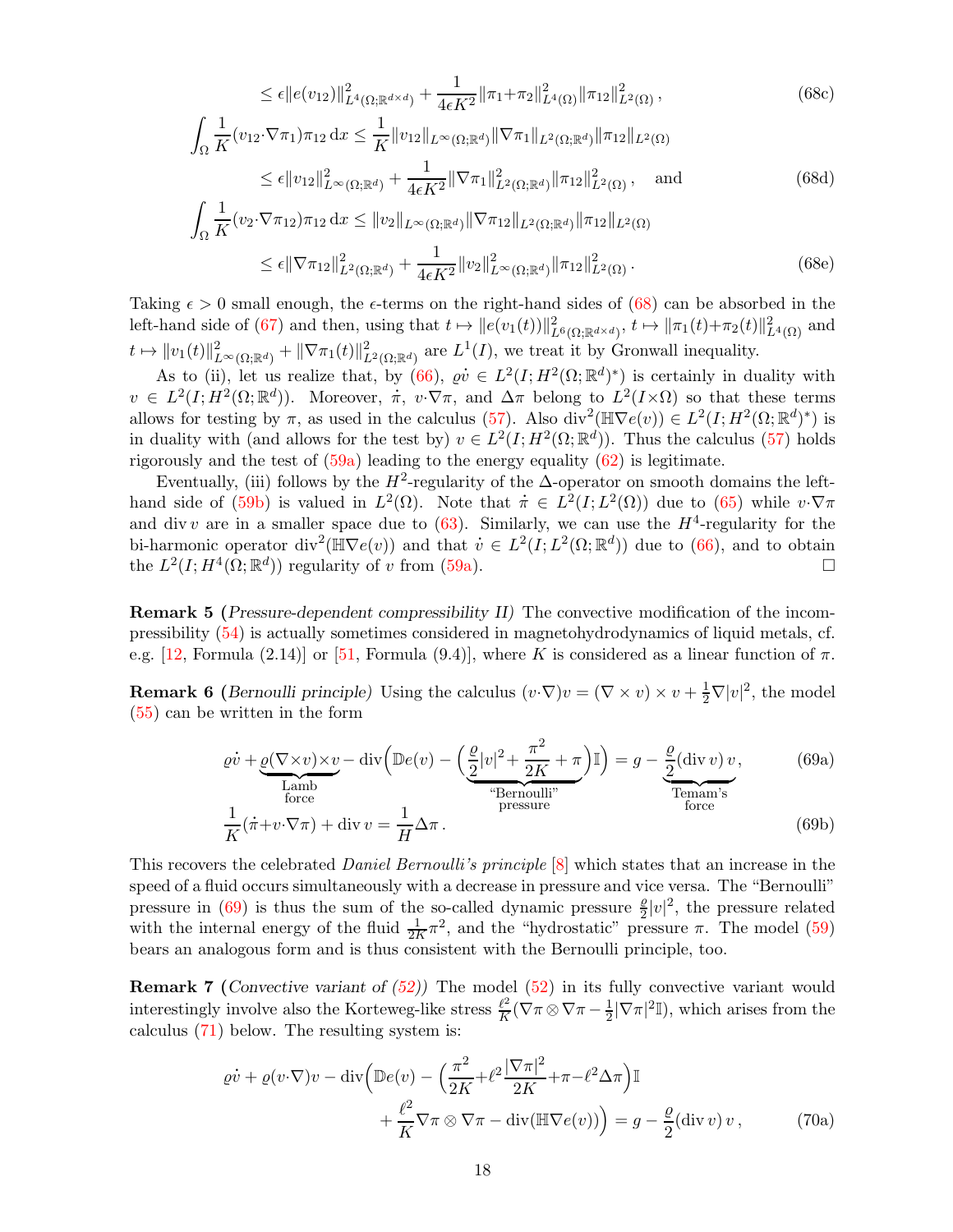$$
\dot{\pi} + v \cdot \nabla \pi + K \operatorname{div} v = 0. \tag{70b}
$$

The previous calculus [\(33\)](#page-9-5) now enhances as (for  $v \cdot \vec{n} = 0$  and  $\nabla \pi \cdot \vec{n} = 0$ )

<span id="page-18-3"></span>
$$
\int_{\Omega} \nabla(\pi - \ell^2 \Delta \pi) \cdot v \, dx = \int_{\Omega} (\pi - \ell^2 \Delta \pi) \left( \frac{1}{K} \dot{\pi} + \frac{1}{K} v \cdot \nabla \pi \right) dx
$$

$$
= \frac{d}{dt} \int_{\Omega} \frac{\pi^2}{2K} + \frac{\ell^2 |\nabla \pi|^2}{2} dx + \int_{\Omega} \frac{\ell^2}{K} (v \cdot \nabla \pi) \Delta \pi - \frac{\pi^2}{2K} \text{div } v \, dx
$$

and then to use the calculus (by Green's formula)

<span id="page-18-2"></span>
$$
\int_{\Omega} (v \cdot \nabla \pi) \Delta \pi \, dx = \int_{\Omega} \frac{1}{2} |\nabla \pi|^2 \text{div} \, v - (\nabla \pi \otimes \nabla \pi) : e(v) \, dx,
$$
\n(71)

cf. e.g.  $[37,$  Formula  $(7.7.27)$ . This gives the same energetics as the model  $(52)$ . However, the limit passage in the Galerkin approximation would now need also the strong convergence of  $\nabla \pi$  due to the Korteweg stress in [\(70a\)](#page-17-2), which seems difficult. In principle, a higher-gradient "multipolar-type" term like  $-\text{div}^2 \nabla^2 \pi$  instead of 0 in [\(70b\)](#page-18-3) with correspondingly enhanced boundary conditions would help. A certain variant of this model even with  $\rho$  as a variable subjected to the continuity equation, combined also with the diffusion in  $(59b)$  and amenable for existence of solutions, has been developed in [\[16\]](#page-20-21). For a different, incompressible variant with  $\varrho$  fixed combining incompressible model with a convective-diffusive transport of a scalar pressure-like variable, amenable for existence of solutions, see [\[17\]](#page-20-22).

<span id="page-18-0"></span>**Remark 8** (Pressure-dependent compressibility III) As in Remark [2,](#page-9-0)  $K = K(\pi)$  can be con-sidered, too. Now, [\(53\)](#page-13-5) suggests to take it so that  $K'(0) = 1$ , cf. also Remark [5.](#page-17-3) We thus imitate the factor  $1/(K+\pi)$  occurring in [\(53\)](#page-13-5) at least for small pressures  $|\pi|$  while allowing still for keeping positivity of  $K(\pi)$  for bigger negative pressures. Actually, dependence of K on  $\pi$ allows for modeling dependence of the sound speed on the pressure, which is a well observed effect. More specifically, [\(53\)](#page-13-5) suggests the expansion for small pressure as

$$
v_{\rm P}(\pi) = \sqrt{\frac{K + \pi}{\varrho}} = \sqrt{\frac{K}{\varrho}} \sqrt{1 + \frac{\pi}{K}} \sim v_{\rm P,0} \left(1 + \frac{\pi}{2K}\right) \quad \text{with} \quad v_{\rm P,0} = \sqrt{\frac{K}{\varrho}}.
$$

Yet, actual fluids may exhibit even more pronounced dependence on pressure. E.g. for water with  $K = 2.15$  GPa and  $v_{P,0} = 1500$  m/s this formula gives  $v_P(\pi) \sim 1500 + 0.348 \times 10^{-6}\pi$  while the measurements as in [\[20,](#page-20-23) Tab. IV] shows  $v = 1521.46 \,\mathrm{m/s}$  for  $\pi = 0$  and  $v = 1538.12 \,\mathrm{m/s}$  for  $\pi =100$  bar =10 MPa at temperature 20C, which gives  $v(\pi) = v_0 + 2.146 \times 10^{-6} \pi$ . Even more pro-nounced dependence is in [\[43,](#page-21-25) Tab.5], reporting the compressibility at  $0^{\circ}$ C in  $10^6$ m<sup>3</sup>/J=1/MPa is  $5.0792 \times 10^{-4} - 1.3389 \times 10^{-6} \pi$  for  $\pi$  in MPa. In general, sound speed provides high accuracy experimental data exploited to for state equation from which the pressure dependence of the bulk modulus (or compressibility) is determined, in the particular case of water cf. [\[56\]](#page-21-26) for the Intl. Assoc. for the Properties of Water and Steam 1995 standard.

<span id="page-18-1"></span>Remark 9 (Uniqueness in the model [\(55\)](#page-13-3)) It is known that the incompressible Navier-Stokes equation enjoys uniqueness and full regularity if the pressure is in the class  $L^1(I; L^{3/2}(\Omega))$ , cf. [\[9\]](#page-20-24) or also e.g. [\[10\]](#page-20-25). Here, in the model [\(55\)](#page-13-3), the overall pressure  $\frac{1}{2K}\pi^2 + \pi$  is controlled even in  $L^1(I; L^3(\Omega))$ , and the additional force  $\frac{\varrho}{2}$ (div v) v has a bilinear form similar to the convective term  $\varrho(v\cdot\nabla)v$ . There seems a chance to augment the uniqueness proof for the whole system [\(55\)](#page-13-3) involving also the other bilinear term  $\frac{1}{K}v \cdot \nabla \pi$  in [\(55b\)](#page-13-4).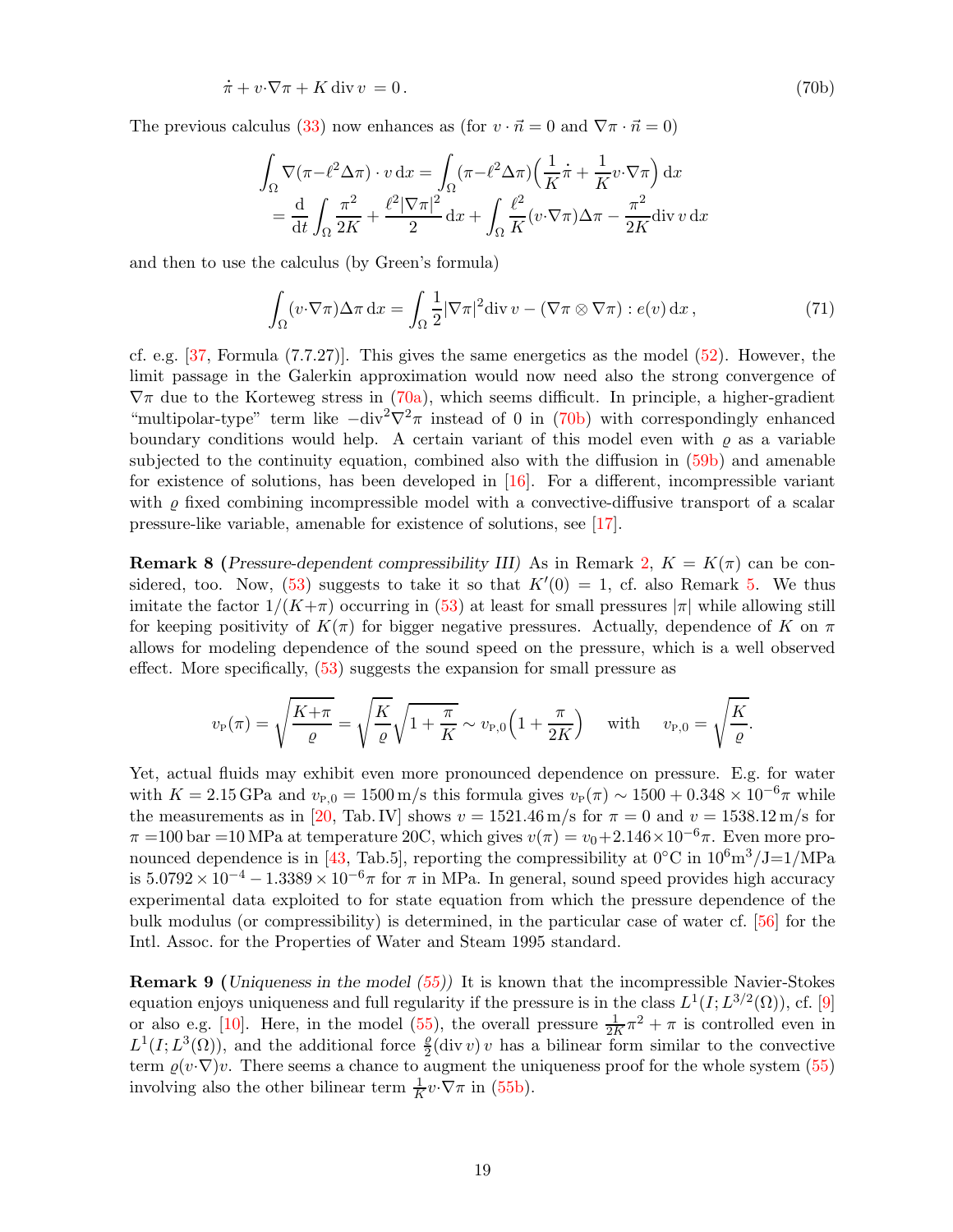Remark 10 (Normal dispersion by convective conservative gradient terms) To model dispersion in waves that can effectively propagate on long distances, one should use rather conservative gradient terms than dissipative ones in order not to make a substantial attenuation of the waves. For the normal dispersion, this can be realized through [\(15\)](#page-4-4), cf. [\(28\)](#page-7-2). But the convective variant of [\(15\)](#page-4-4) seems problematic for analysis. Thus designing a convective model which would realize normal dispersion through a conservative gradient term seems to be a challenging open problem.

**Remark 11** (An alternative derivation) Often, like  $(4a)$  was written as  $(12)$ , the system  $(1)$ can equivalently be writen in a conservative instead of its convective form:

<span id="page-19-5"></span>
$$
\dot{\rho} + \text{div}(\rho v) = 0,\tag{72a}
$$

<span id="page-19-3"></span>
$$
\vec{p} + \text{div}(\rho v) = 0,
$$
\n
$$
\vec{p} + \text{div}(\rho v \otimes v - \sigma) = \rho g.
$$
\n(72b)

Then, the small perturbation ansatz [\(3\)](#page-2-5) yields

$$
\varrho\Big(1+\frac{\pi}{K}\Big)\dot{v} + \varrho\frac{\dot{\pi}}{K}v + \varrho\frac{\nabla\pi}{K}\cdot(v\otimes v) + \varrho\Big(1+\frac{\pi}{K}\Big)\mathrm{div}(v\otimes v) - \mathrm{div}\,\sigma = \varrho\Big(1+\frac{\pi}{K}\Big)g\,. \tag{73}
$$

Substituting  $(53)$ , the second term in  $(73)$  reads as  $\varrho$ . π  $\frac{\dot{\pi}}{K}v = -\varrho(1+\frac{\pi}{K})(\text{div} v)v - \varrho\frac{\nabla\pi}{K}$  $\frac{\sqrt{\pi}}{K} \cdot (v \otimes v)$  and, in particular, the tri-linear terms  $\pm \varrho \frac{\nabla \pi}{K}$  $\frac{\sqrt{\pi}}{K} \cdot (v \otimes v)$  cancel so that one obtains

$$
\varrho\left(1+\frac{\pi}{K}\right)\dot{v} - \varrho\left(1+\frac{\pi}{K}\right)(\operatorname{div} v)v + \varrho\left(1+\frac{\pi}{K}\right)\operatorname{div}(v\otimes v) - \operatorname{div}\sigma = \varrho\left(1+\frac{\pi}{K}\right)g. \tag{74}
$$

The assumption  $|\pi| \ll K$  then leads to

$$
\varrho \dot{v} - \varrho (\operatorname{div} v)v + \operatorname{div} (\varrho v \otimes v - \sigma) = \varrho g. \tag{75}
$$

By the calculus  $(v\cdot\nabla)v = \text{div}(v\otimes v) - (\text{div } v)v$  as in Remark [1,](#page-3-5) we obtain

<span id="page-19-6"></span><span id="page-19-4"></span>
$$
\varrho \dot{v} + \varrho (v \cdot \nabla) v - \operatorname{div} \sigma = \varrho g. \tag{76}
$$

Using  $\sigma = \mathbb{D}e(v) - \pi\mathbb{I}$  as before, this model however does not conserve the energy and, comparing it with [\(55a\)](#page-13-2), we can see that the force  $-\frac{1}{K}$  $\frac{1}{K}\pi\nabla\pi-\frac{\varrho}{2}$  $\frac{\rho}{2}$ (div v)v is to be added into the right-hand side of [\(75\)](#page-19-4) to obtain a conservative model. To summarize, this alternative derivation leads to violation of energetics and needs to compensate it like before. It holds also for the diffusive variant [\(40\)](#page-10-3), which would lead to enhancing the right-hand side of [\(72b\)](#page-19-5) by  $\frac{K}{H}(\Delta \rho)v$  and then [\(73\)](#page-19-3) and [\(74\)](#page-19-6) would enhance by  $\frac{\rho}{H}(\Delta \pi)v$ , which would again lead to [\(75\)](#page-19-4) when using [\(53\)](#page-13-5) enhanced by the term  $\frac{1}{H}\Delta\pi$  like [\(55b\)](#page-13-4).

### Acknowledgments

The discussions with Donatella Donatelli, Eduard Feireisl, Alexander Linke, José-Francisco Rodrigues, Michael Růžička, and Giuseppe Tomassetti are warmly acknowledged.

#### <span id="page-19-1"></span>References

- [1] E. C. Aifantis. On the role of gradients in the localization of deformation and fracture. Int. J. Eng. Sci., 30:1279–1299, 1992.
- <span id="page-19-0"></span>[2] H. Askes and E. C. Aifantis. Gradient elasticity and flexural wave dispersion in carbon nanotubes. Phys. Rev. B, 80:195412, 2009.
- <span id="page-19-2"></span>[3] H. Askes and E. C. Aifantis. Gradient elasticity in statics and dynamics: an overview of formulations, length scale identification procedures, finite element implementations and new results. *Intl. J. Solids Structures*,  $48:196-1990$ ,  $2011$ .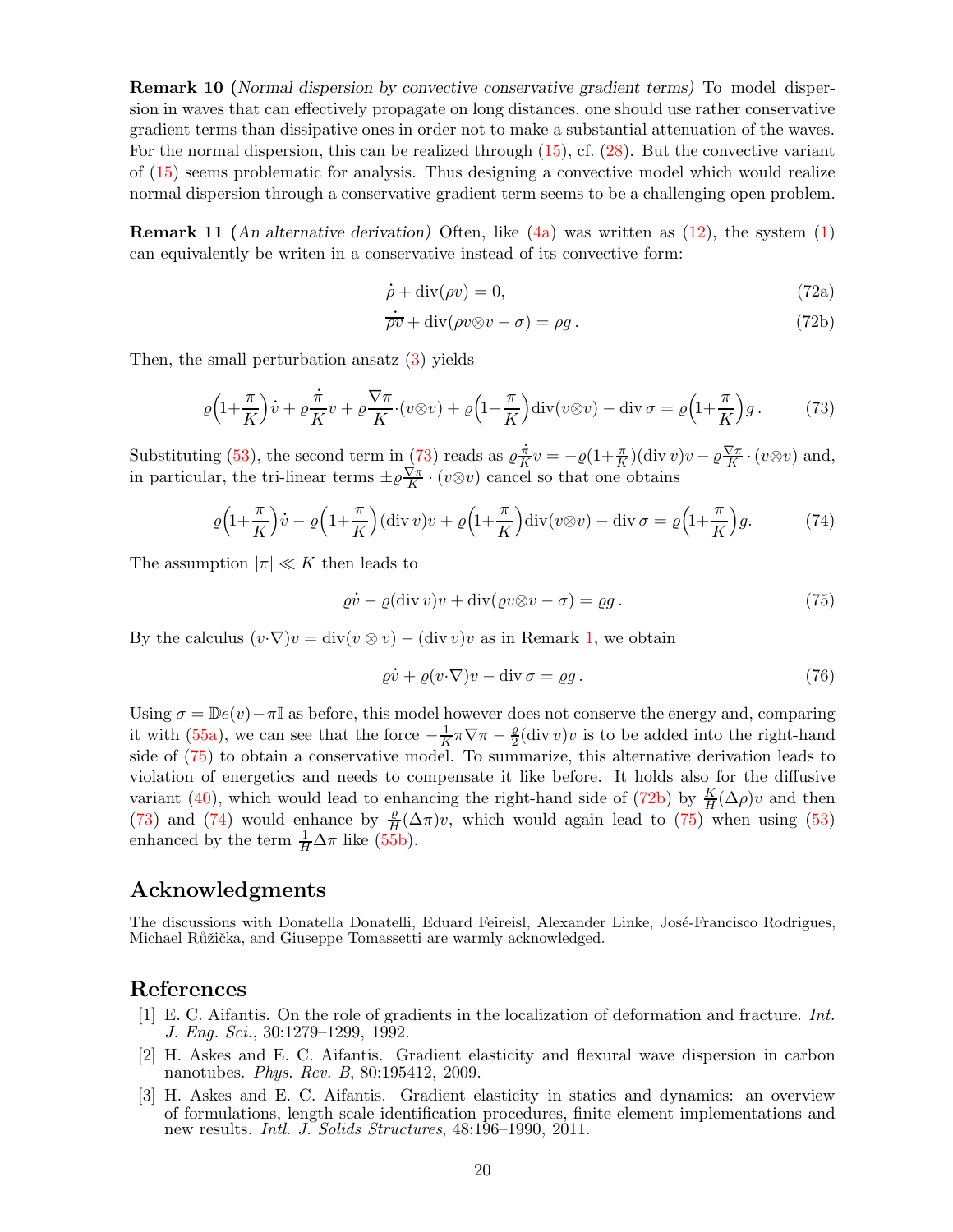- <span id="page-20-16"></span><span id="page-20-13"></span>[4] C. Bardos, F. Golse, and D. Levermore. Fluid dynamic limits of kinetic equations I: Formal derivations. J. Stat. Phys., 63:323–344, 1991.
- <span id="page-20-18"></span>[5] A. Bardow and H. C. Ottinger. Consequences of the Brenner modification to the Navier-Stokes equations for dynamic light scattering. Physica A, 373:88–96, 2007.
- <span id="page-20-9"></span>[6] H. Bellout, F. Bloom, and J. Nečas. Phenomenological behavior of multipolar viscous fluids. Qarterly Appl. Math., 1:559–583, 1992.
- <span id="page-20-20"></span>[7] A. Berezovski and P. Ván. *Internal Variables in Thermoelasticity*. Springer, Switzerland, 2017.
- <span id="page-20-24"></span>[8] D. Bernoulli. Hydrodynamica, sive de viribus et motibus fluidorum commentarii. 1738. DOI: 10.3931/e-rara-3911.
- <span id="page-20-25"></span>[9] L. Berselli. Sufficient conditions for the regularity of the solutions of the Navier-Stokes equations. Math. Meth. Appl. Sci., 22:1079–1085, 1999.
- <span id="page-20-7"></span>[10] L. Berselli and G. Galdi. Regularity criteria involving the pressure for the weak solutions to the Navier-Stokes equations. Proc. Amer. Math. Soc., 130:3585–3595, 2002.
- [11] L. C. Berselli and S. Spirito. On the construction of suitable weak solutions to the 3D Navier-Stokes equations in a bounded domain by an artificial compressibility method. Comm. Contemporary Math., 20:Art.no.1650064, 2017.
- <span id="page-20-19"></span><span id="page-20-0"></span>[12] D. Biskamp. Nonlinear Magnetohydrodynamics. Cambridge Univ. Press, 1993.
- <span id="page-20-14"></span>[13] D. V. Boger. A highly elastic constant-viscosity fluid. J. Non-Newtonian Fluid Mechanics, 3:87–91, 1977.
- <span id="page-20-15"></span>[14] H. Brenner. Kinematics of volume transport. Physica A, 349:11–59, 2005.
- <span id="page-20-21"></span>[15] H. Brenner. Fluid mechanics revisited. Physica A, 349:190–224, 2006.
- [16] M. Bulíček, E. Feireisl, and J. Málek. On a class of compressible viscoelastic rate-type fluids with stress-diffusion. *Nonlinearity*, 32:4665-4681, 2019.
- <span id="page-20-22"></span>[17] M. Bulíček, J. Málek, V. Průša, and E. Süli. PDE analysis of a class of thermodynamically compatible viscoelastic rate-type fluids with stress-diffusion. In R. Danching et al., editor, Mathematical Analysis in Fluid Mechanics, pages 25–51, Providence, RI, 2018. AMS.
- <span id="page-20-12"></span>[18] M. Bulíček, J. Málek, and K. Rajagopal. Navier's slip and evolutionary Navier-Stokes-like systems with pressure and shear-rate dependent viscosity. *Indiana Univ. Math. J.*, 56:51–86, 2007.
- <span id="page-20-17"></span>[19] J. Burczak, J. M´alek, and P. Minakowski. Stress-diffusive regularization of non-dissipative rate-type materials. Disc. Cont. Dynam. Systems - S, 10:1233–1256, 2017.
- <span id="page-20-23"></span><span id="page-20-8"></span>[20] C.-T. A. Chen and F. J. Millero. Speed of sound in seawater at high pressures. J. Acoustical Soc. Amer., 62:1129–1135, 1977.
- <span id="page-20-3"></span>[21] R. M. Chen, W. Layton, and M. McLaughlin. Analysis of variable-step/non-autonomous artificial compression methods. J. Math. Fluid Mech., 21:30, 2019.
- [22] A. Chorin. A numerical method for solving incompressible viscous flow problems. J. Computational Physics, 2:12–26, 1967.
- <span id="page-20-6"></span><span id="page-20-4"></span>[23] A. Chorin. Numerical solution of the Navier-Stokes equations. *Math. Comp.*, 22:745–762, 1968.
- [24] M. E. Denson Jr. Longitudinal waves through the Earth's core. Bull. Seismological Soc. Amer., 42:119–134, 1952.
- <span id="page-20-1"></span>[25] D. Donatelli and P. Marcati. A dispersive approach to the artificial compressibility approximations of the Navier–Stokes equations in 3D. J. Hyperbolic Diff. Eqns., 3:575–588, 2006.
- <span id="page-20-2"></span>[26] D. Donatelli and S. Spirito. Weak solutions of Navier-Stokes equations constructed by artificial compressibility method are suitable. J. Hyperbolic Diff. Eqns., 8:101–113, 2011.
- <span id="page-20-10"></span>[27] J. Engelbrecht, A. Berezovski, F. Pastrone, and M. Braun. Waves in microstructured materials and dispersion. Phil. Mag., 85:4127–4141, 2005.
- <span id="page-20-11"></span>[28] A. Eringen. On differential equations of nonlinear elasticity and solutions of screw dislocation and surface waves. J. Appl. Phys., 54:4703–4710, 1983.
- <span id="page-20-5"></span>[29] E. Feireisl, Y. Lu, and J. Málek. On PDE analysis of flows of quasi-incompressible fluids. Zeit. angew. Math. Mech., 96:491–508, 2016.